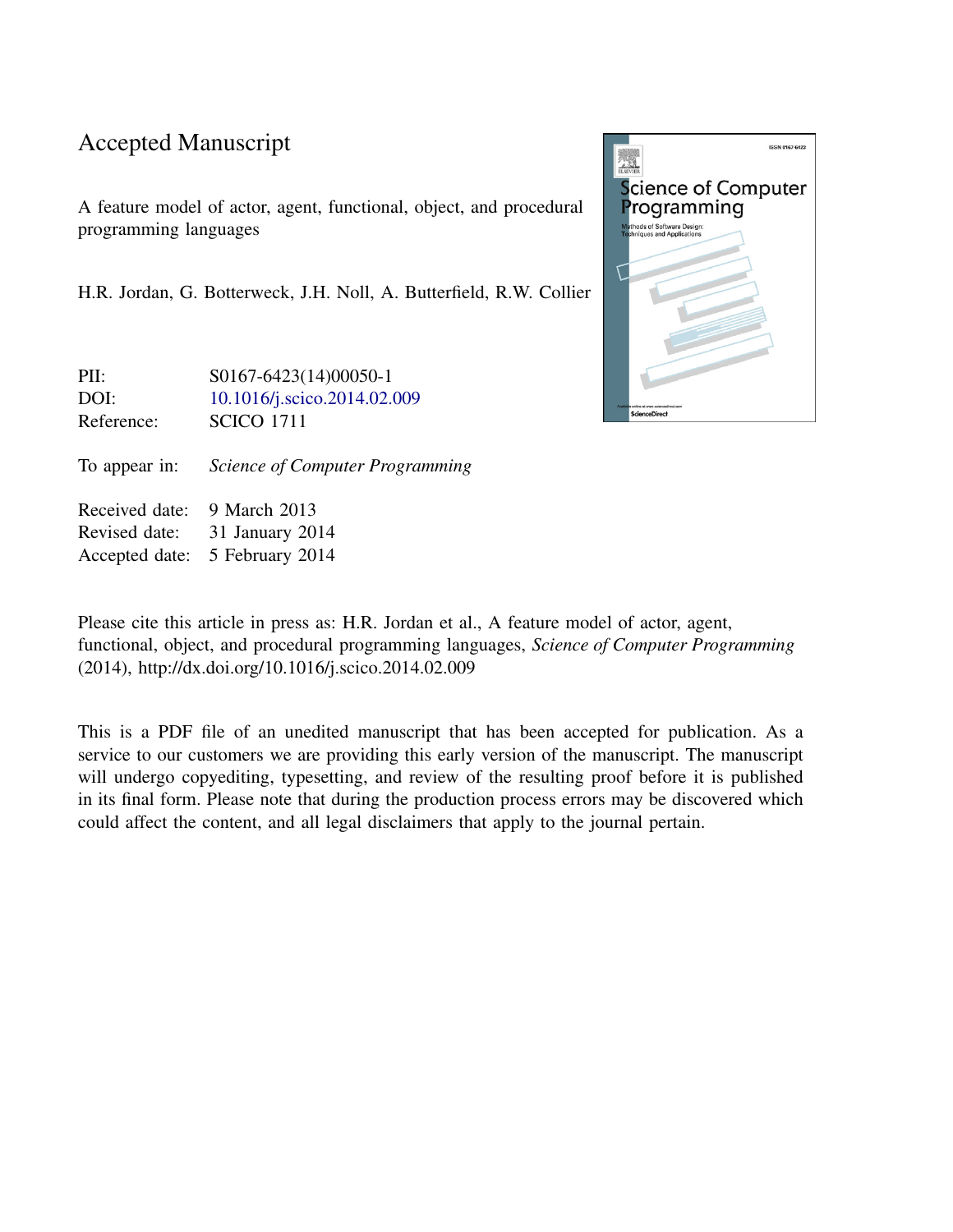## **Highlights**

- A survey of existing programming language comparisons and comparison techniques.
- Definitions of actor, agent, functional, object, and procedural programming concepts.
- A feature model of general-purpose programming languages.
- Mappings from five languages (C, Erlang, Haskell, Jason, and Java) to this model.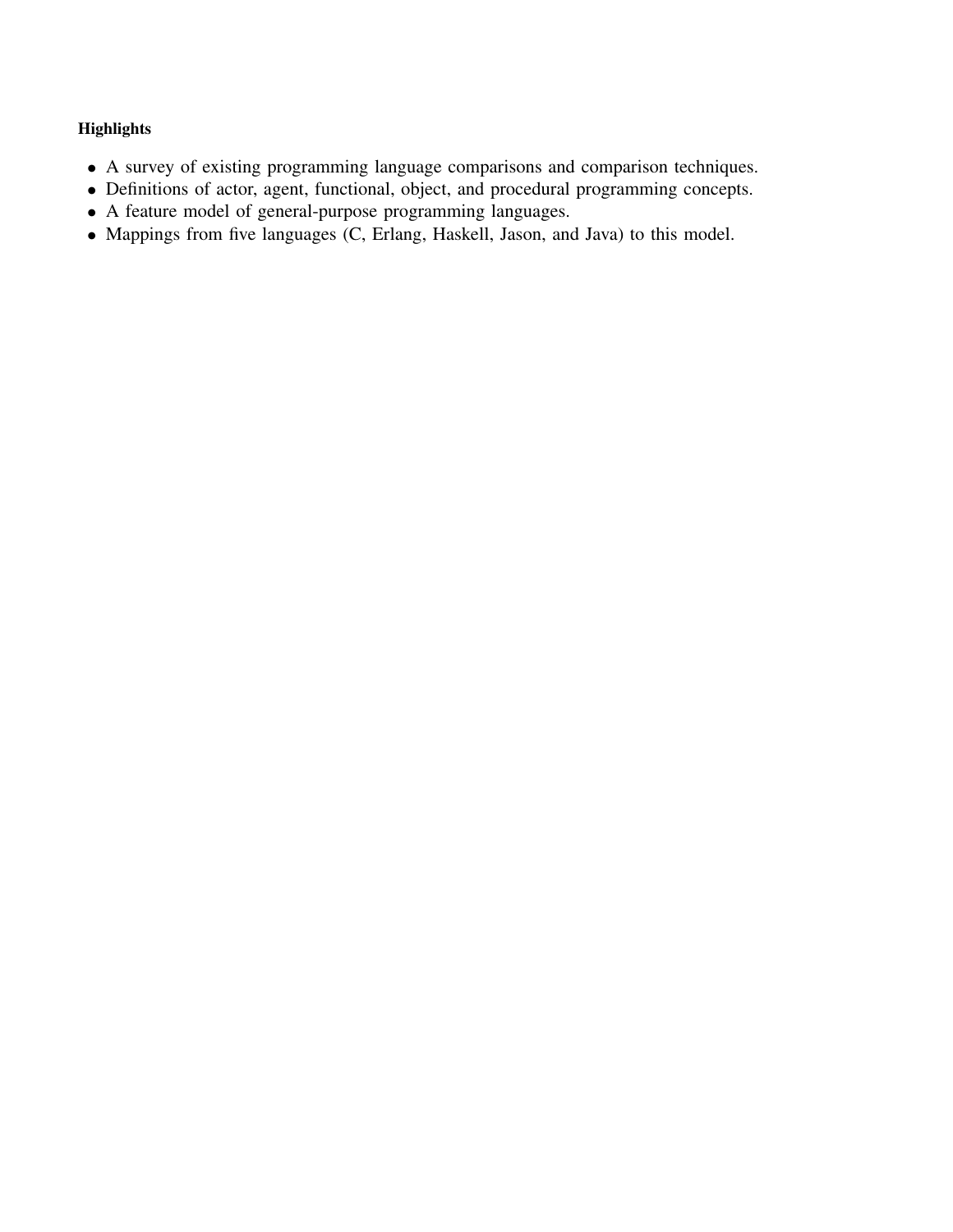## FD MAI

## A Feature Model of Actor, Agent, Functional, Object, and Procedural Programming Languages

H.R. Jordan<sup>a,∗</sup>, G. Botterweck<sup>a</sup>, J.H. Noll<sup>a</sup>, A. Butterfield<sup>b</sup>, R.W. Collier<sup>c</sup>

*aLero, University of Limerick, Ireland bTrinity College Dublin, Dublin 2, Ireland c University College Dublin, Belfield, Dublin 4, Ireland*

## **Abstract**

The number of programming languages is large [1] and steadily increasing [2]. However, little structured information and empirical evidence is available to help software engineers assess the suitability of a language for a particular development project or software architecture.

We argue that these shortages are partly due to a lack of high-level, objective programming language feature assessment criteria: existing advice to practitioners is often based on ill-defined notions of 'paradigms' [3, p.xiii] and 'orientation' [4], while researchers lack a shared common basis for generalisation and synthesis of empirical results.

This paper presents a feature model constructed from the programmer's perspective, which can be used to precisely compare general-purpose programming languages in the actor-oriented, agent-oriented, functional, object-oriented, and procedural categories. The feature model is derived from the existing literature on general concepts of programming, and validated with concrete mappings of well-known languages in each of these categories. The model is intended to act as a tool for both practitioners and researchers, to facilitate both further high-level comparative studies of programming languages, and detailed investigations of feature usage and efficacy in specific development contexts.

*Keywords:* programming languages, programming language constructs, actor model, agent-oriented programming, functional programming, object-oriented programming, feature modelling, C, Erlang, Haskell, Jason, Java

### **1. Introduction**

Programming languages are traditionally viewed as belonging to particular paradigms, however the notion of a programming paradigm is imprecise [3, p.xiii]. Unlike scientific paradigms [5, p.148], programming paradigms are not necessarily incompatible, as demonstrated by the success of dual- and multi-paradigm languages such as Mozart/Oz (http://www.mozart-oz.org), Jason (http://jason.sf.net), and Scala (http://www.scala-lang.org). This paper attempts to identify, define, and organize the central concepts underlying the actor, agent, functional, object, and procedural programming styles, as they are realised in practical programming languages.

This paper has three central aims. Firstly, by mapping existing programming languages to a common feature model, it is hoped that ideas for new language features and new combinations of features will be generated. Secondly, it is hoped that the resulting feature model will serve as a basis for comparison and generalisation in empirical studies of multiple programming languages. Finally, in conjunction with this hoped-for empirical

<sup>∗</sup>Corresponding author

*Email addresses:* howell.jordan@lero.ie (H.R. Jordan), goetz.botterweck@lero.ie (G. Botterweck), john.noll@lero.ie (J.H. Noll), andrew.butterfield@scss.tcd.ie (A. Butterfield), rem.collier@ucd.ie (R.W. Collier)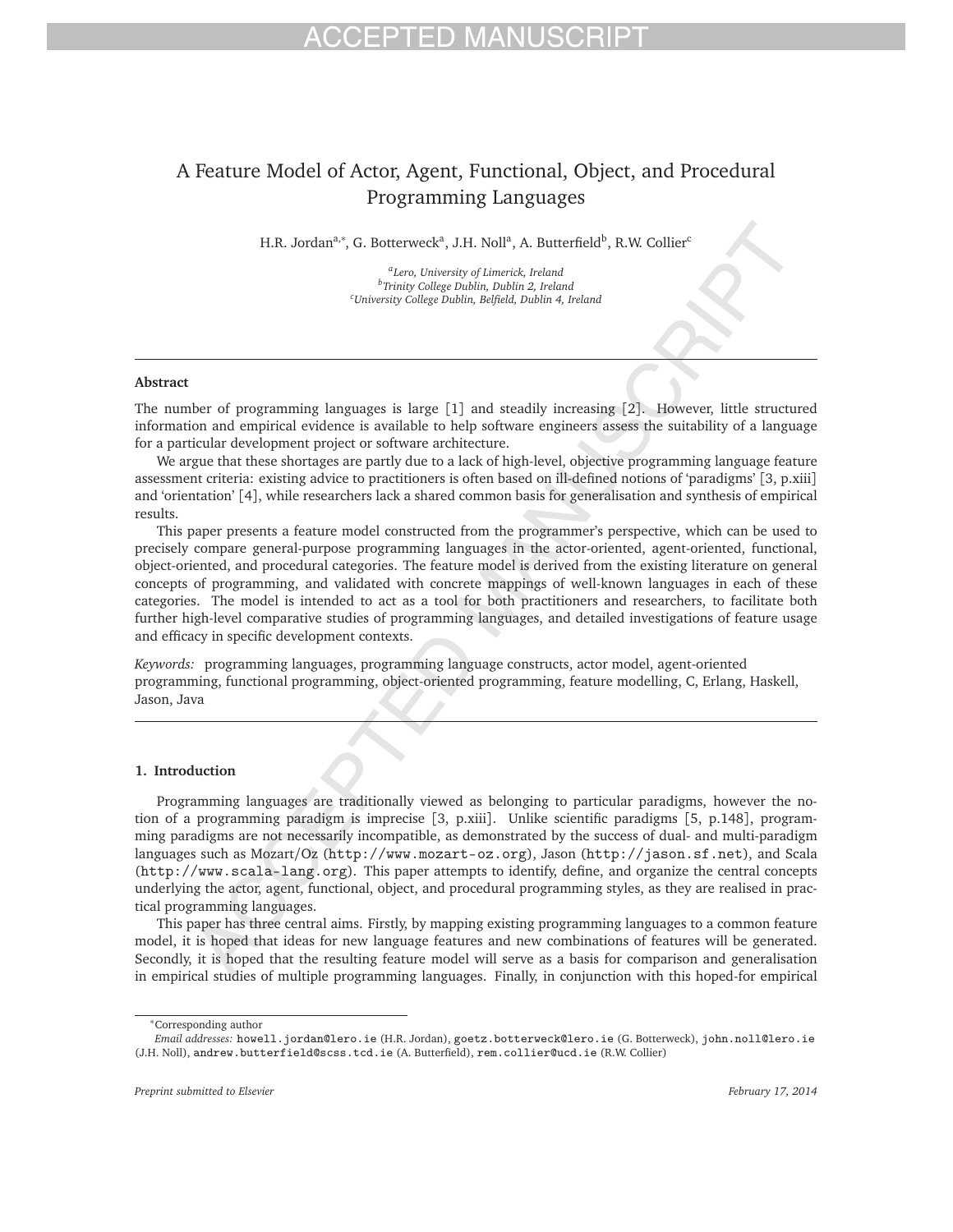## CEPTED MANU

### FEATURE MODELLING

evidence, the model should eventually become a useful tool to help software engineers in assessing the suitability of a language for a given development project or software architecture.

With these second and third aims in mind, the languages in this paper were selected as popular examples of their respective 'paradigms'. Programming language popularity is hard to measure, however we have used the listing at http://www.tiobe.com/index.php/content/paperinfo/tpci (accessed February 2013) as a guide. C [6] is probably the most popular procedural programming language. Erlang (http://www. erlang.org) [7] is a functional language with a rich industrial heritage [8], based on the actor model of concurrency [9, 10]. Haskell (http://www.haskell.org) is a purely-functional language. Jason [11] is an agent-oriented language [12] which implements and extends AgentSpeak(L) [13]. Java (http://www. oracle.com/technetwork/java) is probably the most popular object-oriented programming language.

The reference versions of each programming language considered here are Erlang R13B03, Haskell 2010 (as implemented by the Glasgow Haskell Compiler version 7.0.4), Jason 1.3.4, and Oracle Java 1.7.0.40. Unfortunately, at the time of writing, many of the most popular C compilers do not fully implement the most recent C standards. In particular, the GCC (http://gcc.gnu.org) and Microsoft Visual Studio (http: //www.microsoft.com/visualstudio) compilers do not fully implement either C99 [14] or C11 [15]. Consequently, the reference version of C adopted for this paper is C90 [16] (also sometimes known as ANSI C or C89), which is supported by the above compilers and is the version discussed in the well-known reference by Kernighan and Ritchie [6]. Due to C's heritage as a systems programming language, several important features not included in the core language are provided instead by platform libraries which are defined in the separate Portable Operating System Interface (POSIX) standards [17]. As implementations of these libraries are provided 'out-of-the-box' on many platforms, we have considered them as part of the C language where appropriate.

The remainder of this paper is structured as follows. section 2 introduces feature modelling. section 3 presents some examples of existing feature-based surveys, and provides an overview of comparisons and concepts of programming languages. In section 4, a feature model of actor, agent, functional, object, and procedural programming languages is developed from the literature and validated against the languages listed above. section 5 concludes, discusses the limitations of the feature model, and suggests several directions for further work.

### **2. Feature Modelling**

Feature modelling supports the informal comparison of existing and future systems, by characterising systems and their features as instances of domain concepts [18, ch.4]. Apel and Kästner [19] identify ten different definitions of the term *feature*, reflecting the fact that feature modelling can be applied at many stages of the software lifecycle, and at levels of granularity ranging from domain analysis [20] to compile-time configuration of operating systems [21].

Feature modelling is commonly used to manage variability in the context of software product lines [22, 23]. However, the focus of this paper is on the feature-oriented domain analysis of high-level application programming languages, with the objective of defining "the features and capabilities of a class of related software systems" [20]. Feature modelling is a creative activity [18, p.85] which is often also iterative and community-driven.

Feature-based comparisons incorporate many ideas from earlier classifications and taxonomies, with an added emphasis on optimising models so as to maximize composability, reduce dependencies between features, and thus minimise feature interactions [24]. Feature-based and framework-based comparison studies share several key characteristics: the central objective of both study types is to integrate selected work within a pre-defined boundary, to produce a single cohesive model [25]. Unlike reviews, which aim to be comprehensive, frameworkand feature-based comparisons typically focus on higher-level concepts and the relationships between them.

An abstract model of a product family, such as a feature model, can be assessed either by studying one product instance in its intended context, or by analysing a subset of product instances with respect to the model [26, p.206]. In this paper, the latter approach is adopted; each product instance is a well-known programming language. When selecting product instances for model assessment, there are two possible strategies. Typically, products describing the extremes are selected; alternatively, product popularity may be used as a selection criterion [26, p.206]. The products selected for inclusion in this study were chosen because they are both popular and widely spaced within the programming languages landscape.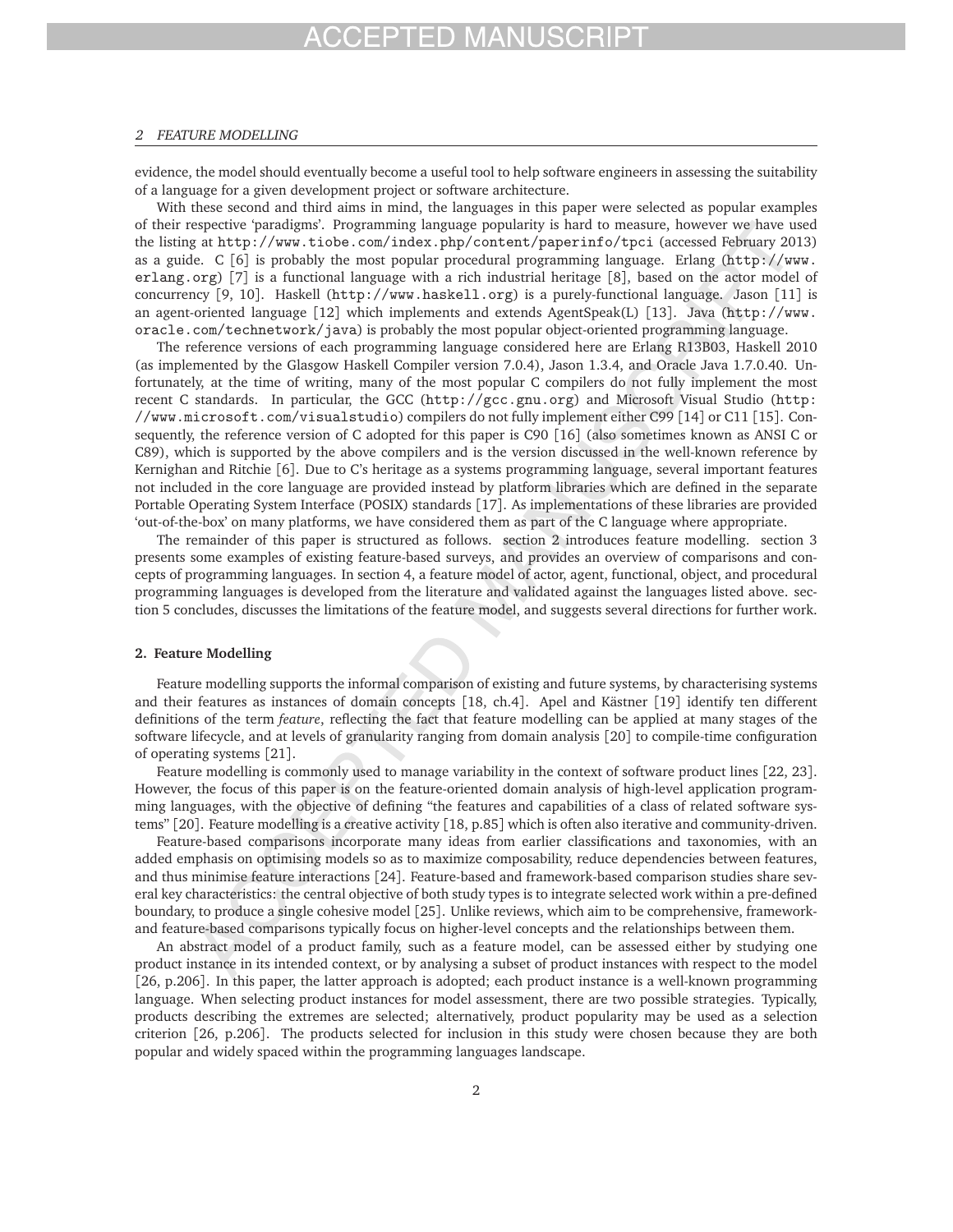### 3 RELATED WORK

The terms *concept*, *characteristic*, and *feature* are used in this paper as follows. A *concept* is loosely defined as any idea or principle, often (but not necessarily) based on or utilised in theory. A *feature* is a realisation of a concept within the context of a family of related systems (in this case, programming languages), and a *feature instance* is a realisation of a feature in a specific system (in this case, a particular language). A *characteristic* is an observable property of a system or feature instance.

### **3. Related Work**

Feature-oriented domain analysis has only recently been applied to the comparison of programming languages [27]. Consequently this section first discusses some examples of feature-based surveys in related areas. Then an overview of the literature on comparisons and concepts of programming languages is presented.

## *3.1. Feature-Based Surveys*

Martin et al. [28] studied distributed computing systems using a taxonomic approach that is very similar to feature modelling. The emphasis of their survey is "breadth rather than depth", and the focus is on fundamental system features and their possible combinations. However, while some features are illustrated with examples, a complete mapping of a real distributed computing system to the taxonomy was not provided.

Krauter et al. [29] classified grid resource management systems for distributed computing according to 11 functional attributes. Each attribute is structured as a small separate sub-taxonomy, resembling a feature model. Mappings of 15 real resource management systems to this taxonomy demonstrate its applicability, and these mappings were used to identify feature combinations that have received comparatively little attention.

A taxonomic approach was also employed by Meier and Cahill [30] to survey the features of distributed event systems. Pseudocode examples or architectural diagrams illustrate each categorisation decision. Complete mappings of four contrasting systems demonstrate the taxonomy's wide applicability.

Czarnecki and Helsen [31] surveyed model transformation languages using a feature-based approach. As in this paper, feature modelling was used to survey and organize a domain, rather than a product family from a single vendor; however the scope of the survey also includes proposed and prototype approaches alongside industrial-strength implementations. Due to this wider scope, brief comments on individual languages were provided in place of comprehensive feature mappings.

### *3.2. Programming Language Comparisons*

The Steelman programming language requirements [32] represent an early attempt to identify desirable features of programming languages in general. These requirements were developed collaboratively and iteratively [33], and are structured as a hierarchy. Some of the requirements represent objectively detectable features, such as boolean types; however, other requirements such as 'maintainability' and 'simplicity' are less well defined. By design, the Steelman requirements' scope only covers imperative languages. Mappings of Ada, C, C++, and Java to the Steelman requirements were later provided by Wheeler [34].

Shaw et al. [35] proposed a general method to compare programming languages based on the idea of a language 'core': a subset of features that gives the language its identity and captures its designer's intent. The method was used to compare Fortran, Jovial, Cobol, and the Ironman programming language requirements (a predecessor of the Steelman requirements discussed above). Unfortunately, the process of identifying each language's core appears to be partly subjective, as it is based on historical and philosophical considerations. The language cores are compared according to criteria such as control flow, efficiency, and decomposition of large systems.

Wichmann [36] compared Pascal and Ada from the programmer's perspective, with the objective of illustrating the advantages of Ada for major industrial projects. Facilities discussed include type equivalence of arrays, function overloading, exception handling, concurrency, and packaging. However, the comparison criteria are unstructured, and their definitions are specific to the target languages. In a similar style, Feuer and Gehani [37] compared Pascal with C based on features such as basic and structured types, symbolic constants, assignment and selection statements, and input/output. Unfortunately these features are also not structured into a reusable model.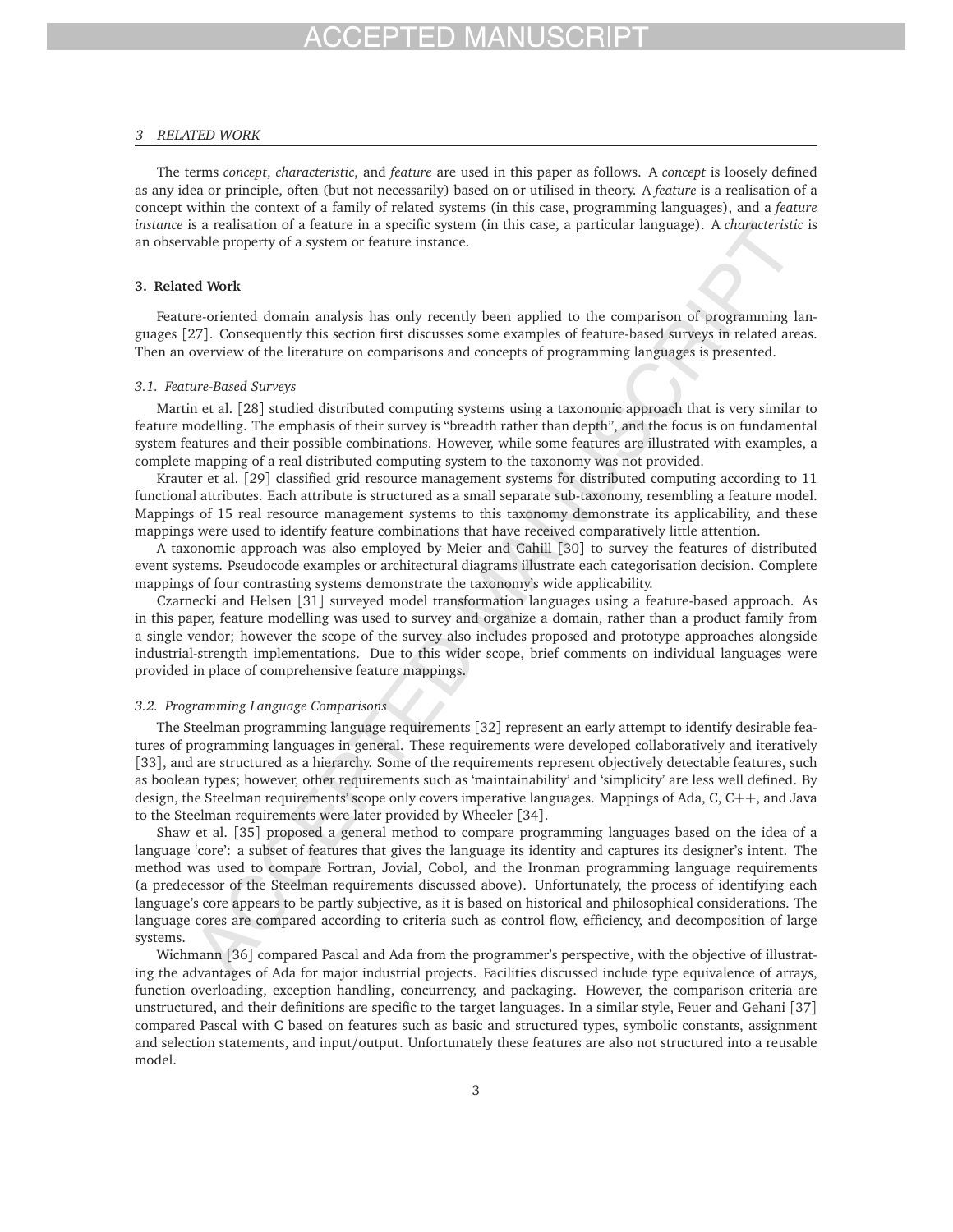## FPTED MAN

Appelbe and Hansen [38] surveyed the Concurrent Pascal, Pascal Plus, Modula-2, Ada, Mesa, Edison, CLU, PLZ/SYS, and C systems programming languages using a feature-based technique. Part of the survey is organised around high-level feature groups, such as typing, sequential control, concurrency, encapsulation, input/output, and some attributes of modularity; within these groups, further lower-level features are defined. For every surveyed language, each feature is either present or absent, and in some cases examples of feature usage are given. The main drawback of this survey is that declarative languages and language features are not considered.

Belkhouche et al. [39] proposed an explicit, systematic method for programming language evaluation, and used this method to compare Ada and Modula-2. According to this method, the features of the evaluated language should first be enumerated, then each feature should be rated according to a set of seven evaluation criteria. Unfortunately, some of these criteria, such as 'consistency with commonly-used notations' and 'extensibility', are not well defined. The procedure to enumerate the language features is not described, and the example comparison used to illustrate the method is based only on type systems and concurrency.

Appeltauer et al. [40] surveyed context-oriented programming languages and language extensions. A set of core features for context-oriented programming was defined, and implementation approaches for these features were compared; features unique to particular languages were also listed. The information-hiding modularity features of Ada, C++, CLU, Eiffel, Fortran, Modula-2, Oberon, and Simula were compared by Calliss [41].

### *3.3. Programming Language Concepts*

Detailed discussions of the general concepts of programming languages are found in several well-known texts [42, 43, 3, 44, 45]. A classic overview of some fundamentals is provided by Strachey [46], while a more recent perspective may be found in Van Roy [47]. In specific subject areas, Tratt [48] surveys type system concepts, and Gabbay et al. [49] present the theoretical foundations of logic programming. The concepts of concurrent logic programming are discussed in detail by Shapiro [50].

Dennis et al. [51, 52] adopt a theoretical approach to analyse the concepts underlying agent-oriented programming. Their framework, based on operational semantics, successfully models the core functionality of the well-known 3APL [53], AgentSpeak [13], and MetateM [54] languages, and leads to the identification and abstract specification of some 'missing' modularity features.

Hudak [55] introduces the key features of functional programming languages, and the lambda calculus. A more general theoretical treatment of declarative languages by Hanus [56] describes attempts to unify functional programming with logic languages and the constraint programming paradigm. Armstrong [57] employs an empirical method to discover the fundamental concepts (called 'quarks') of object-oriented programming, which are then surveyed.

### **4. Feature Model**

Due to the different terminology used in the actor, agent, functional, object, and procedural programming literature, the domain concepts on which this feature model is based are drawn where possible from the wider literature on computer programming. It must be emphasised that the feature model presented here is neither final nor definitive; it can and should be modified and extended to accommodate new languages and developments.

A programming language may be modelled as one or more feature sets *Si*, where *Si* consists of feature instances *I*<sup>0</sup> ... *In*. Each feature instance *Ii* realises, with a concrete syntax and semantics, one of the abstract features described in this section.<sup>1</sup> A complex programming language which consists of several interrelated sub-languages, may be better modelled as a set of feature sets  $S_0 \dots S_n$ .

The feature model takes the form of a tree, with nine first-level nodes which are presented here as separate sub-trees. Each node represents either a feature or a *feature group* - a group of related or conceptually similar features. Features and feature groups are either mandatory (denoted by solid bubbles) or optional (denoted by hollow bubbles). A solid segment joining the connectors of two or more optional nodes indicates that at least one of those nodes must be present.

 $<sup>1</sup>A$  single language may offer multiple realisations of the same abstract feature, usually for reasons outside the scope of this paper - for</sup> example to support backwards compatibility or to provide different performance characteristics.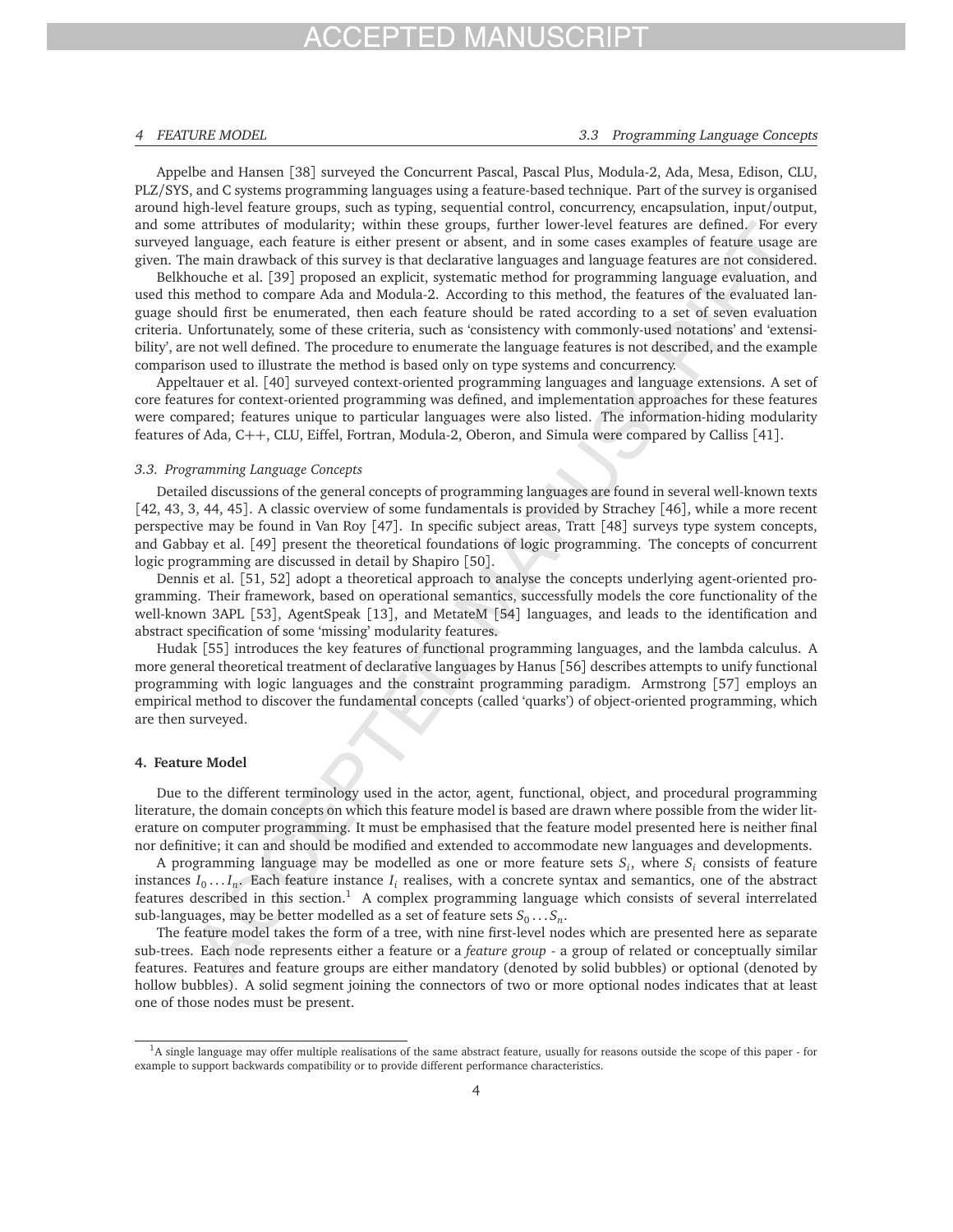## FD MAN

Mappings from the five selected languages to the feature model are described in the accompanying tables. Lack of explicit support for a particular feature or a feature group is indicated by the '<del></del>√' symbol. If a feature is present, a monospace font is used to provide an example of that feature instance where space allows. A greyed-out cell indicates a feature group that is present, because one or more features within the group are present. *Italics* indicate language-specific terminology used in Kernighan and Ritchie [6], http: //www.erlang.org/doc, http://www.haskell.org/onlinereport/haskell2010, Bordini et al. [11], and http://download.oracle.com/javase/tutorial. Where a language offers multiple instances of the same high-level abstract feature, and these instances exhibit significant feature differences at a lower level, these alternatives are presented using additional columns. The colours used in the text, tables, and feature diagrams carry no semantics; their only purpose is to assist in matching related sections, and thereby improve readability.

An overview of the feature model is given in Figure 1.



Figure 1: Overview of a feature model of actor, agent, functional, object, and procedural programming languages.

## *4.1. Type System*

Type systems serve three related purposes in programming languages: to classify values, to determine their applicable operations, and to inform the compiler how much memory to allocate to store a value of the given type. In the first view, a type is "a constraint which defines the set of valid values which conform to it" [48]. In the second, types are abstract "specifications of functionality" [45, p.723], which define "legal usage contexts for the values they describe" [45, p.620]. An attempt to perform an illegal operation on a value is known as a type error, which may be detected either at compile time or runtime. In a typeless language, "it must be the case that every value can be used in every context" [45, p.622].

- **Type Checking** Type information may be checked for errors at compile time ('static' typing), at runtime ('dynamic' typing), or both [45, p.623].
- **Type Inference** The information required for compile-time type checks can either be supplied explicitly by the programmer, or inferred by the compiler or interpreter using type reconstruction techniques [45, ch.13].
- **Subtyping** Subtyping allows two types to be compatible, without being the same [45, ch.12].
	- **Safe Subtyping** Under an unsafe type system, the programmer may force (or 'cast') values of one type to be considered as conformant with an incompatible type. Type-safe languages either disallow casting, or perform runtime checks to ensure that any casts do not subvert the type system [48].
- **Base Types** Base types represent atomic (indivisible) values, and serve as collection members.
	- **Booleans** Boolean types represent true or false.
	- **Numbers** Number types represent numbers of specified precision, and can be signed or unsigned [44, p.294].
	- **Characters** Character types represent letters in some encoding, such as ASCII or multilingual Unicode [44, p.295].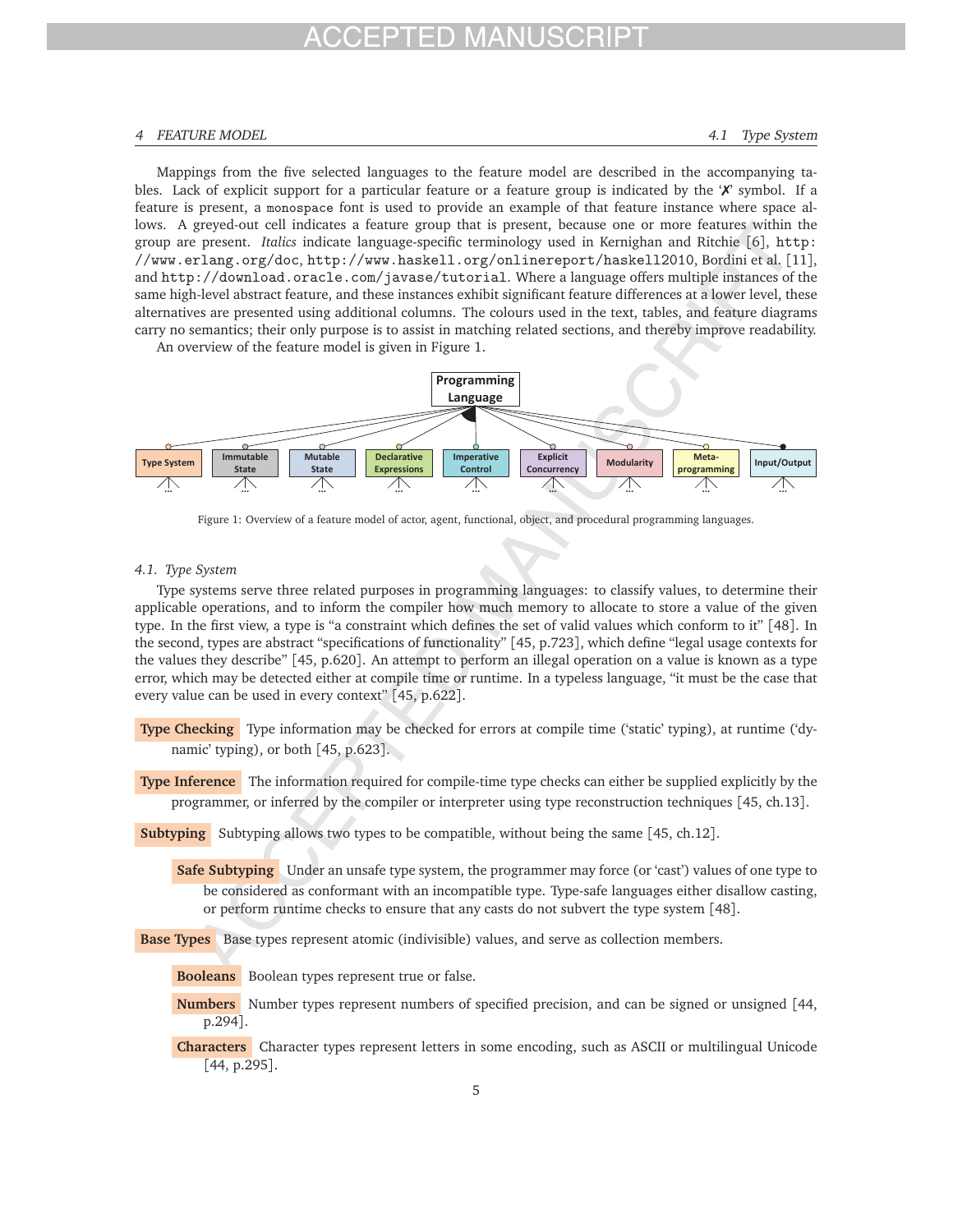### CCEPTED MAN  $\mathcal{S}$ Δ  $\cap$

| ٦ |
|---|
|   |

 $\mathbb{E}$ 

|                       | C                       | Erlang                          | Haskell                                  | Jason              | Java                      |
|-----------------------|-------------------------|---------------------------------|------------------------------------------|--------------------|---------------------------|
| Type Checking         | Compile time            | Runtime <sup>a</sup>            | Compile time                             | Runtime            | Compile time $b$          |
| Type Inference        | х                       | N/A                             | Compile time                             | N/A                | x                         |
| Subtyping             | Х                       | X                               | class Eq $a \Rightarrow$ Ord a           | x                  | class A extends B         |
| Safe Subtyping        | $\overline{\mathsf{x}}$ |                                 | No casting                               |                    | Casting with runtime      |
|                       |                         |                                 |                                          |                    | checks                    |
| Base Types            |                         |                                 |                                          |                    |                           |
| <b>Booleans</b>       | $X^c$                   | X                               | Bool                                     | х                  | boolean                   |
| Numbers               | char short, int, long,  | Integer, float                  | Integer, Int, Float,                     | number             | byte, short, int,         |
|                       | float, double           |                                 | Double                                   |                    | long, float, double       |
| Characters            | char                    | ASCII code integer              | Unicode, Char, String                    | Single-character   | char                      |
|                       |                         |                                 |                                          | string "s"         |                           |
| Enumerations          | enum                    | $\boldsymbol{x}$                | data Compass = $N$                       | Х                  | enum Compass              |
|                       |                         |                                 | $S$   $E$   $W$                          |                    | ${N, S, E, W}$            |
| <b>Type Subranges</b> | X                       | x                               | х                                        | х                  | x                         |
| Higher-order Types    | x                       | Anonymous                       | "Curried" functions:                     | Plans are strings: | $\chi$ <sup>d</sup>       |
|                       |                         | function: $F=fun() \rightarrow$ | $f :: a \rightarrow b \rightarrow c$     | $P = " + h < -$    |                           |
|                       |                         |                                 | Anonymous function:                      |                    |                           |
|                       |                         |                                 | $\langle x \rangle$ $\rightarrow \ldots$ |                    |                           |
| Collections           |                         |                                 |                                          |                    |                           |
| Tuples/Arrays         | int a[10]               | $T = \{a, b\}$                  | $(a, b)$ or data $Ix$                    | x                  | int $[]$ a= $\{4,2\}$ and |
|                       |                         |                                 | a)=> $Array$ a $b =$                     |                    | List classes              |
|                       |                         |                                 | $\cdots$                                 |                    |                           |
| Records/Dictionaries  | struct                  | $-record(r, a, b)$ <sup>e</sup> | data $D = R f f$ :                       | See Table $3^f$    | class D{int a,b;}         |
|                       |                         |                                 | a, }                                     |                    | also Map classes          |
| Lists                 | х                       | $L = [a, b]$                    | x:xs, [a,b]                              | $L = [a, b]$       | X but defined in          |
|                       |                         |                                 |                                          |                    | Collection interface      |
| Streams               | POSIX fmemopen()        | Ports for external              | Infinite Lists, xs                       | x                  | InputStream,              |
|                       |                         | $I/O$ only                      | where $xs = x:xs$                        |                    | <b>OutputStream</b>       |

Table 1: Type systems in C, Erlang, Haskell, Jason, and Java.

<sup>&</sup>quot;Erlang code may also be checked at compile time for type errors using Dialyzer (see http://www.erlang.org/doc/man/dialyzer.html), based on type inference techniques.<br>"Some features of Java, such as *reflection*, require t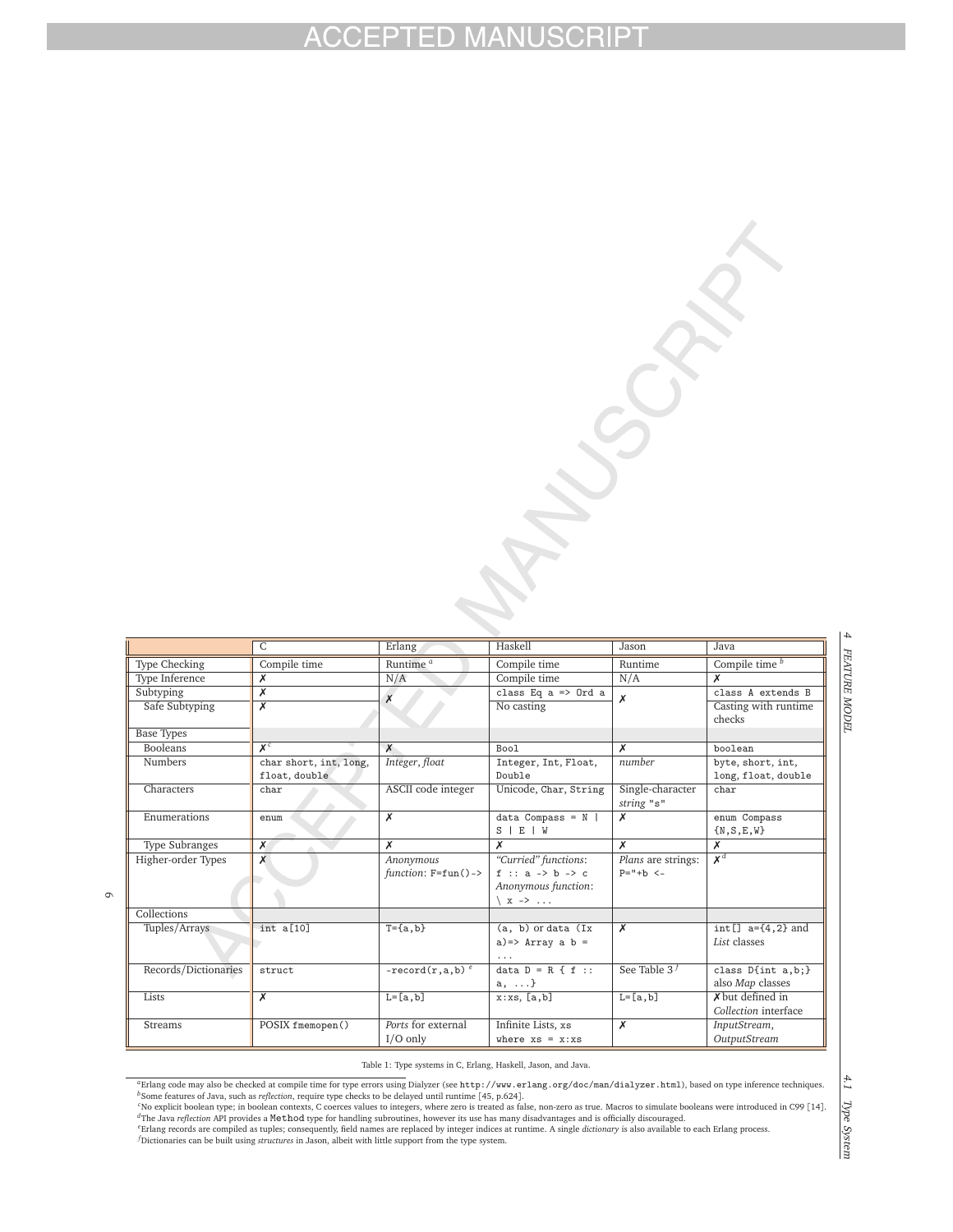## CEPTED MANUS

**Enumerations** Enumeration types represent ordered sets of named elements [44, p.297].

- **Type Subranges** Subranges "compose a contiguous subset of the values of some discrete base type" [44, p.298]. The compiler may generate code to dynamically check that subrange values lie within their specified ranges; alternatively, this checking may be performed by the interpreter.
- **Higher-order Types** A language may define higher-order types to represent functions, methods, or procedures, allowing them to be "passed as parameters, returned by functions, or stored in variables" [44, p.290]. If higher-order types are true first-class language constructs, new values for those types can be computed at runtime [44, p.508] (see subsection 4.8).
- **Collections** Collections are composites formed from one or more base types. In keeping with the above definition of type as usage context, they can be divided according to how individual elements are accessed [3, p.438].

**Tuples/Arrays** Tuples or arrays are indexed by integers.

**Records/Dictionaries** Records or dictionaries are indexed by any literal.

**Lists** Lists are unindexed, and of finite length.

**Streams** Streams are unindexed and unbounded; they are commonly used for input/output (see subsection 4.9) and concurrency (see subsection 4.6).

Figure 2 shows these concepts structured as a feature model, and Table 1 gives an overview of these features as they are implemented in the selected languages.



Figure 2: Type system features, including incoming dependencies from the Explicit Concurrency (see subsection 4.6, Figure 7) and Input/Output (see subsection 4.9, Figure 10) feature groups.

## *4.2. Immutable State*

A crucial feature of many programming languages is "the possibility of associating values with symbols and later retrieving them" [42, p.8]. This feature category is concerned with symbol-value associations which, once made, cannot be changed.

**Constants** A constant is defined here as a binding, between a symbol or name and a value, which lasts for the lifetime of the enclosing element.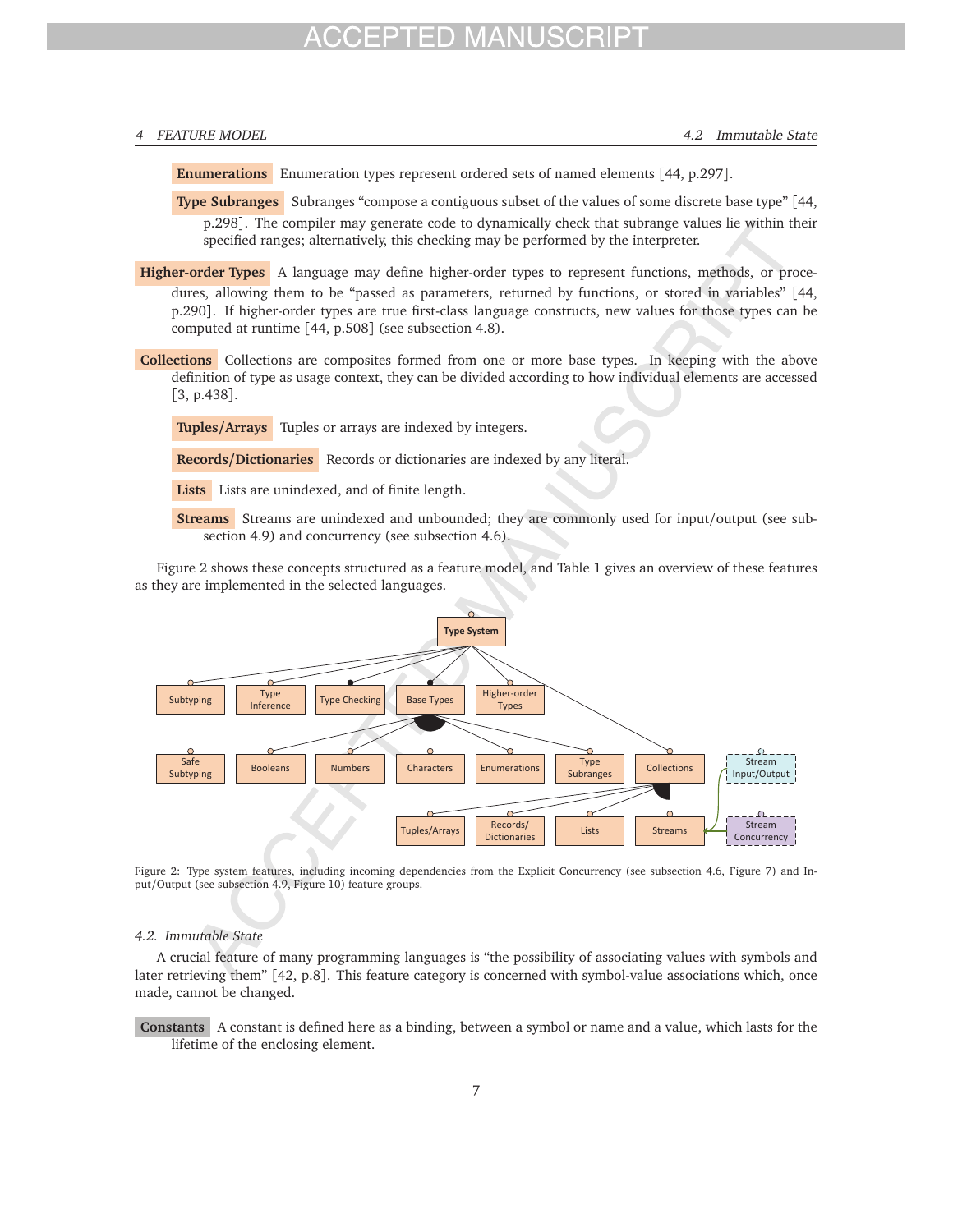## FD MAN

|                   |                              | Erlang                     | Haskell      | Jason                      | Java                               |  |  |
|-------------------|------------------------------|----------------------------|--------------|----------------------------|------------------------------------|--|--|
| Constants         | const int $c=2$ <sup>a</sup> | $-define(C, 2)$            | Everything b | Only in plans. C=2         | I final int $c=2^c$                |  |  |
| Single Assignment |                              | Only in <i>functions</i> . |              | Only in <i>plans</i> , A=2 | Only in constructors. final int a; |  |  |
|                   |                              | $A=2$                      |              |                            | $a=2$                              |  |  |
|                   |                              |                            |              |                            |                                    |  |  |

Table 2: Immutable state in C, Erlang, Haskell, Jason, and Java.

 $\infty$ 

<sup>a</sup>Constants in C can also be defined using macros: #define C (2).<br><sup>b</sup>Variation in Haskell arises in two ways: evaluating an expression which transforms its form, but not its value; and state-change that is hidden from vi (IORef) whose own value/address is immutable. *<sup>c</sup>*

The Java final keyword does not protect members of collections and mutable compound types from modification.

|              | C Static                | C Dynamic Allocation   | Erlang    | Haskell        | Jason            | Java                       | Java Map Library    |
|--------------|-------------------------|------------------------|-----------|----------------|------------------|----------------------------|---------------------|
|              | Allocation              |                        |           |                |                  |                            | Classes             |
| State Cell   | int a                   | int $*a =$             | X         | IORef t        | X                | int a                      | $x^a$               |
| Declaration  |                         | malloc(sizeof(int))    |           |                |                  |                            |                     |
| State Cell   | By reference            | By reference or value. | By value. | $a =$          | By value.        | By reference or            | By reference or     |
| Assignment   | or value. $\frac{b}{2}$ | $b * a = 2$            | put(a,2)  | newIORef 2     | $+a(2)$          | value. $\epsilon$ a=2      | value.              |
|              | $a=2$                   |                        |           |                |                  |                            | $m.$ put $("a", 2)$ |
| State Cell   | Single                  | Single                 | Single    | Single         | Multi. $+a(2)$ ; | $\overline{\text{Single}}$ | Single              |
| Valuedness   |                         |                        |           |                | $+a(3)$          |                            |                     |
| State Cell   | $x=a$                   | $x = *a$               | get(a)    | $x < -$        | $?a(X)^d$        | $x=a$                      | $x=m.get("a")$      |
| Retrieval    |                         |                        |           | readIORef a    |                  |                            |                     |
| State Cell   | $a=3b$                  | $*a=3b$                | put(a,3)  | writeIORef     | $-a(2); +a(3)$   | $a=3$                      | $m.$ put $("a", 3)$ |
| Modification |                         |                        |           | a <sub>3</sub> | or $-+a(3)$ $e$  |                            |                     |
| State Cell   | $\boldsymbol{x}$        | free(a)                | erase(a)  | $X^f$          | $-a(3)$ or       | $\mathbf{x}^f$             | m.remove("a")       |
| Deletion     |                         |                        |           |                | $-a()$           |                            |                     |

Table 3: Mutable state in C, Erlang, Haskell, Jason, and Java.

interacts with this feature [58]. If no match is found, a test goal addition event is generated (see subsection 4.5).<br>The Jason – + operator first removes all beliefs that match the given functor, then the new belief is ad

 $^f$ State cells in Haskell and Java are not explicitly deleted, but will be garbage collected.

<sup>&</sup>lt;sup>a</sup> State cells in a Java *Map* are not declared individually, however the map itself must first be initialised: Map<String, Integer> m = new HashMap<String, Integer>().<br>
Some Map implementations (including HashMap) permi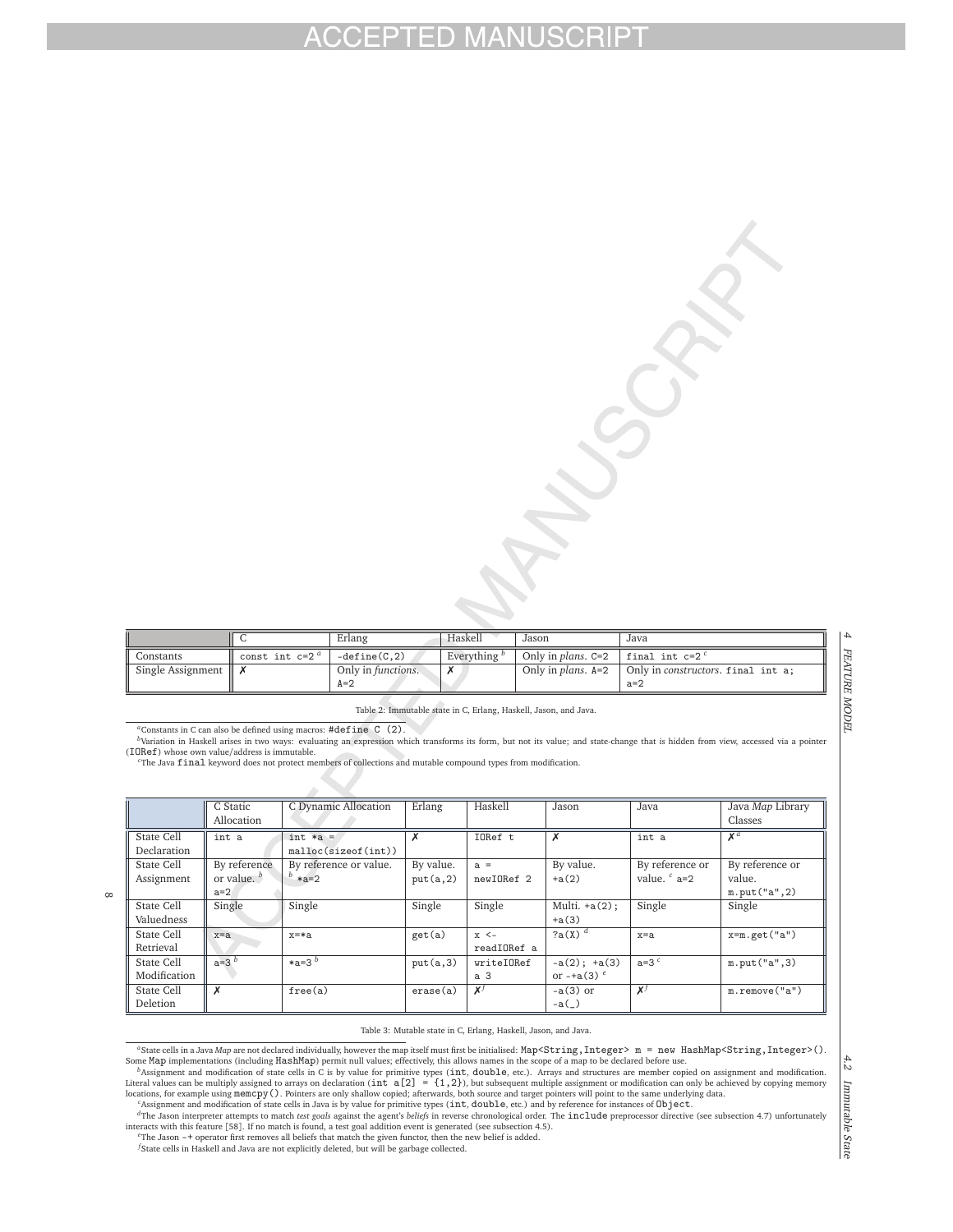## FD MAN

**Single Assignment** A single assignment variable - sometimes known as a 'declarative variable' - is initially an unassigned symbol, but once bound "stays bound throughout the computation and is indistinguishable from its value" [3, p.42].

Figure 3 shows these concepts structured as a feature model, and Table 2 gives an overview of these features as they are implemented in the selected languages.



Figure 3: Immutable state features.

## *4.3. Mutable State*

Van Roy and Haridi [3, p.408] define the named state of a computational entity as "a sequence of values in time that contains the intermediate results of a desired computation". While not all programming languages provide explicit state representation, any entity that is aware of its past must store that knowledge either internally, or externally in the environment [3, p.410].

- **State Cell Declaration** A declaration introduces a state cell name and indicates its scope [44, ch.3]. The declaration may also include type information (see subsection 4.1).
- **State Cell Assignment** Assignment associates a state cell name with a value. Some languages allow assignment between two state cells, in which case assignment may be either by value (the value of the second state cell is copied to the first) or by reference (the first cell is modified to refer to the second) [44, p.225].
- **State Cell Valuedness** A state cell is multivalued if more than one value may be associated with a single name and index. Otherwise it is single valued.

**State Cell Retrieval** The mechanism by which the value of a state cell is retrieved, given a name.

**State Cell Modification** A language may provide special constructs to reassign the value of a state cell.

**State Cell Deletion** The mechanism by which a state cell, and its contents, are erased.

Figure 4 shows these concepts structured as a feature model, and Table 3 gives an overview of these features as they are implemented in the selected languages.



Figure 4: Mutable state features, including an incoming dependency from the Explicit Concurrency (see subsection 4.6, Figure 7) feature group.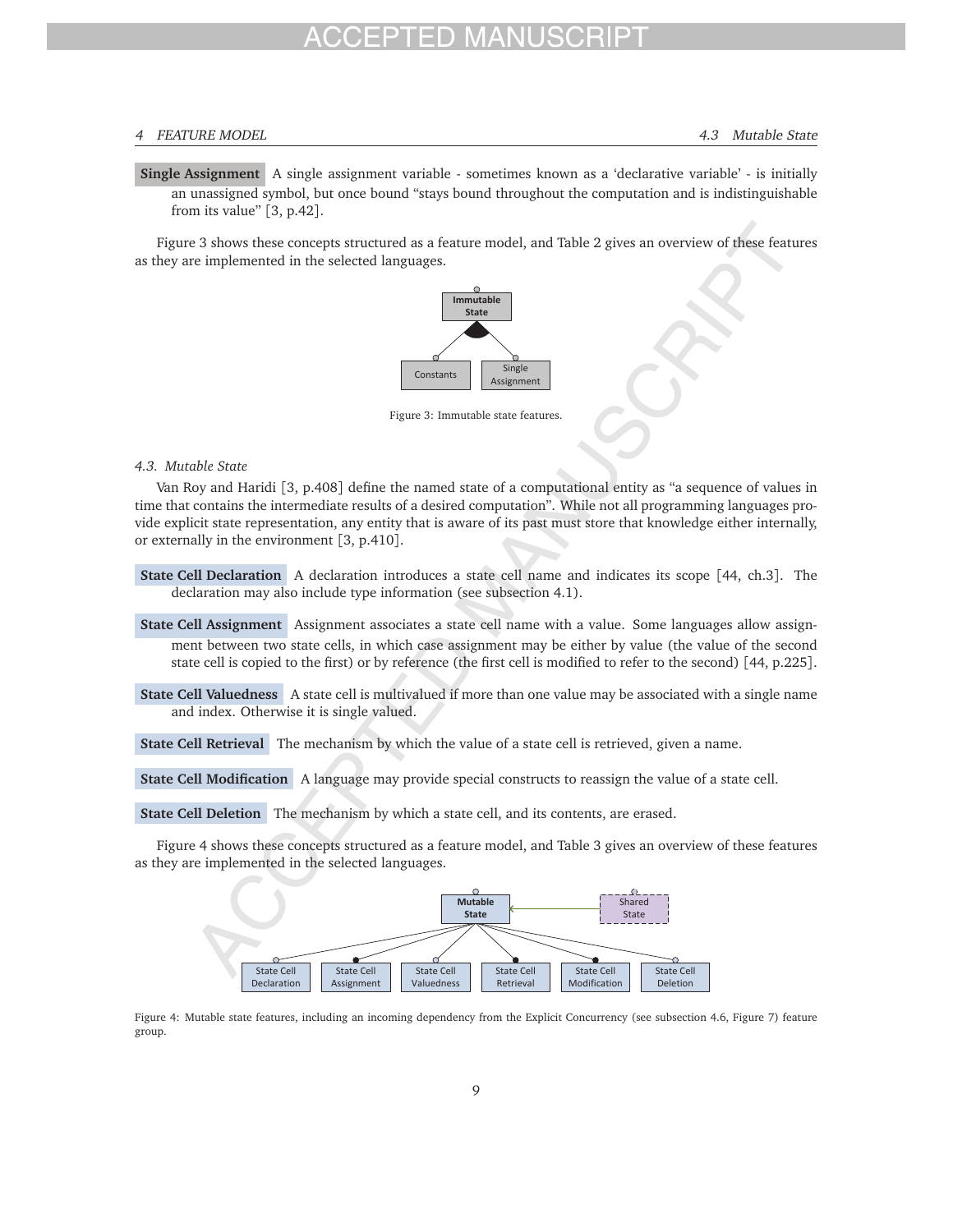### CCEPTED MANUSCRIPT Δ

|                                                                                                                         | $\overline{C}$   | Erlang                                                                                                                                                                           | Haskell                                                                                                                                             | Jason                                                                                                                              | Java |
|-------------------------------------------------------------------------------------------------------------------------|------------------|----------------------------------------------------------------------------------------------------------------------------------------------------------------------------------|-----------------------------------------------------------------------------------------------------------------------------------------------------|------------------------------------------------------------------------------------------------------------------------------------|------|
| Functions<br><b>Function Argument</b><br>Evaluation<br>Declarative Conditional<br>Expressions<br>Tail Call Optimisation | $\boldsymbol{x}$ | $add(A, B) \rightarrow A+B.$<br>Applicative order<br>$max(A, B)$ when $A > B \rightarrow A$ ;<br>$max(A, B) \rightarrow B.^a$<br>Automatic when last<br>expression is a function | $add a b = a + b$<br>Lazy, with strictness<br>annotations<br>$\vert x \leq 0 \rightarrow \ldots$<br>$\vert x$<br>$= 0$ -> <sup>b</sup><br>Automatic | $\boldsymbol{x}$                                                                                                                   | Х    |
| <b>Inference Rules</b><br><b>Inference Rule Resolution</b><br>Constraints                                               |                  | Х<br>$\overline{\mathsf{x}}$                                                                                                                                                     | X<br>$\overline{\mathbf{x}}$                                                                                                                        | Horn clause rules. positive (X) :-<br>.number $(X)$ & $X>0$ .<br>Top-down, left to right, depth first c<br>$\overline{\mathsf{x}}$ |      |

Table 4: Declarative expressions in C, Erlang, Haskell, Jason, and Java.

*<sup>a</sup>*In addition to the *guard sequences* illustrated here, Erlang also provides familiar *if* and *case* expressions.

<sup>b</sup>In addition to the definition guards shown here, Haskell has if and case expressions. Haskell conditional expressions may also use *pattern matching.*<br>'Jason rules are resolved with the agent's beliefs in reverse chrono

10

|                    | C                         | Erlang | Haskell                             | Jason                    | Java                               |
|--------------------|---------------------------|--------|-------------------------------------|--------------------------|------------------------------------|
| Methods/Procedures | Function                  |        | IO/State Monad instances            | Plan                     | Method                             |
| Method/Procedure   | By name or function       |        | Standard function call <sup>a</sup> | By triggering event and  | By name and matching               |
| Invocation         | pointer                   | Х      |                                     | context. $+!$ te : ?c <- | parameter types                    |
| Method/Procedure   | Positional, by value.     |        | Positional, by value.               | Positional, by value.    | Positional, by reference           |
| Parameters         |                           |        |                                     | $+!b(A,B)$               | or value. <sup>b</sup> void s(int) |
|                    |                           |        |                                     |                          | a, int b)                          |
| Method/Procedure   | Explicit, with            |        | return 2, or last                   | х                        | Explicit, with                     |
| Return             | termination, return 2     |        | invocation.                         |                          | termination, return 2              |
| Imperative         | if $(x>y)$ $\{max=x;\}$   |        | if $x > y$ then return $x$          | if(X>Y) ${+max(X)}$      | if $(x>y)$ {max=x; }               |
| Conditional        | else $\{max=y;\}$ , max = |        | else return v                       | else $f+max(Y)$ }        | else ${max=y;}^c$                  |
| Expressions        | $x > y$ ? $x : y^c$       |        |                                     |                          |                                    |
| Iteration          | while, do while, for      |        | $\boldsymbol{X}^d$                  | while, for               | while, do while, for               |

Table 5: Imperative control in C, Erlang, Haskell, Jason, and Java.

<sup>4</sup>Haskell "procedures" are pure Haskell functions whose type belongs to a state mutation monad class, e.g. **IO.**<br><sup>6</sup>Jaya method parameters are passed by value for primitive types (**int., double,** etc.) and by reference f

<sup>c</sup>C and Java also offer a switch statement, which selects between code fragments based on the value of a single variable, and supports fall through.<br><sup>d</sup>Iteration constructs (e.g. while) can be defined in Haskell using rec

4.3 Mutable State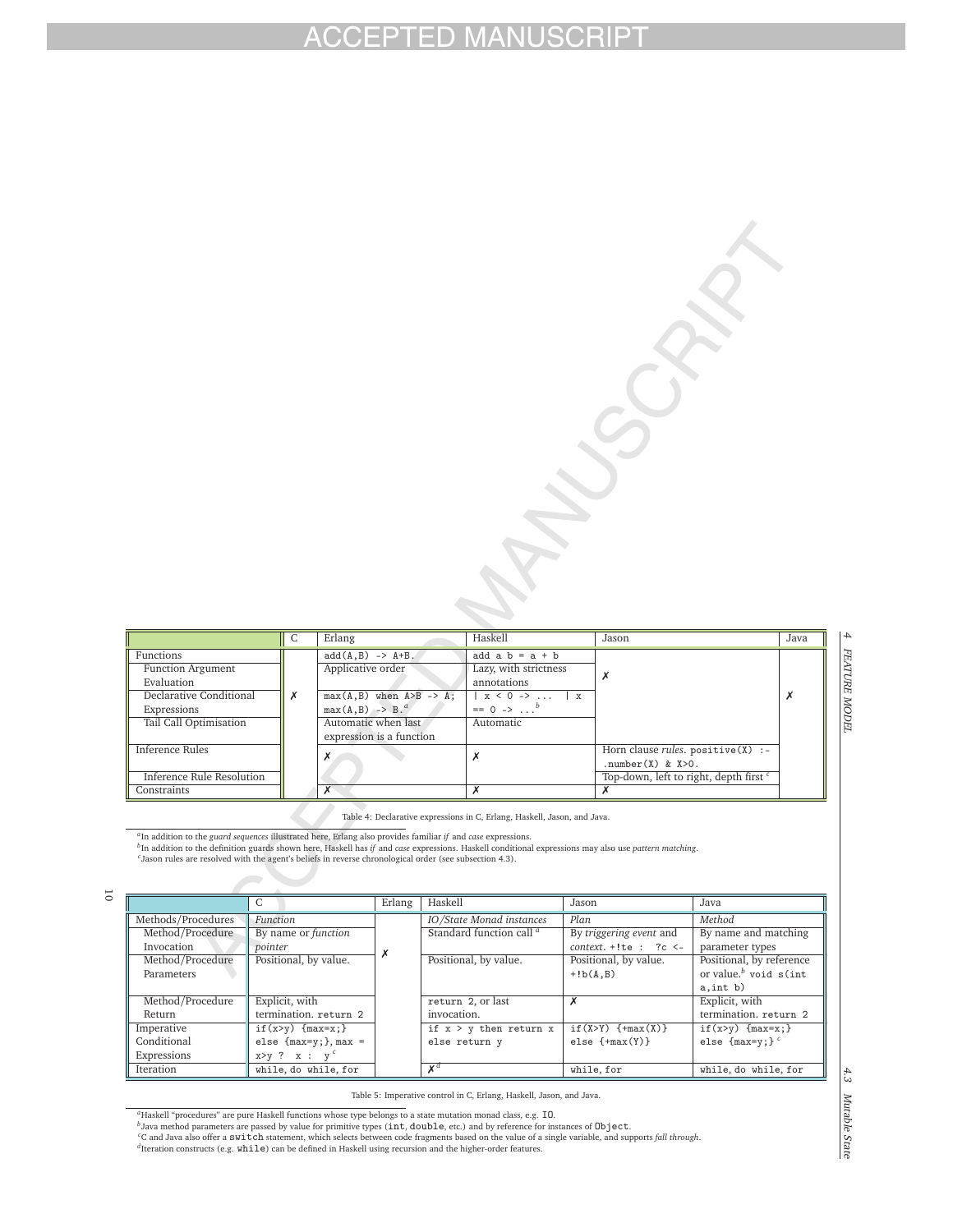# FPTED MANU

### *4.4. Declarative Expressions*

Finkel and Kamin [43] define declarative programming as a separation of logic and control. The programmer creates the logic component, consisting of declarative expressions, which "specifies what the result of the algorithm is to be" [43, p.238]. The control component is partly or wholly provided by the compiler or interpreter.

**Functions** A function is a procedure which computes a mathematical function: two evaluations with the same arguments will always produce the same result [42, p.230]. This property is known as 'referential transparency' [55, p.362]. A function is distinct from a method or procedure (see subsection 4.5), in that side-effects are not permitted.

- **Function Argument Evaluation** The result of a function can sometimes depend on how its arguments are evaluated. A function may be evaluated in applicative order (evaluate the arguments, then apply the function) or normal order (fully expand the function until only primitive operators remain, then reduce) [42, p.16]. $^2$  Under normal order evaluation, a function may return a value even if evaluation of some of its arguments would produce errors or not terminate [42, p.400]. However, implemented naively, normal order evaluation is inefficient and causes unnecessary repeated computations. A third option, lazy evaluation, avoids these recomputations by ensuring that all arguments are evaluated no more than once [55, p.383]. The result of a computation under normal order or lazy evaluation may also depend on the order of function arguments [55, p.390].
- **Declarative Conditional Expressions** Conditional expressions allow discontinuous functions to be defined, and are central to an 'equational reasoning' programming style [55, p.388]. The predicateconsequent pairs of a conditional may be evaluated in a given order, or the language may insist that the predicates in a conditional are disjoint. A declarative conditional expression is referentially transparent.
- **Tail Call Optimisation** An expression is known as a 'tail call' if no computational work is done between the termination of the expression and the termination of its enclosing function [45, p.1044]. A tail recursive language guarantees that recursive tail calls will be optimised to consume no additional memory resources, thus allowing iteration to be efficiently expressed. Tail call optimisation can only be activated in some languages using special syntax [42, p.35].
- **Inference Rules** Inference rules allow new knowledge to be derived from existing facts<sup>3</sup>. Inference rules are typically (though not necessarily) expressed as Horn clauses, consisting of an antecedent (potentially containing many terms) and a single-term consequent. Both antecedent and consequent terms may contain variables, thus allowing general relations to be expressed.
	- **Inference Rule Resolution** Inference rule resolution is the runtime process by which new knowledge is derived from inference rules: antecedent terms are matched ('unified') with facts and the consequents of other inference rules, backtracking on failure, until no unmatched antecedent terms and unbound variables remain. Since multiple solutions may exist to any given knowledge base query, the order in which candidate facts and inference rules are selected determines the order in which solutions are found [43, p.235]. The resolution process is potentially recursive, and therefore must be executed in a defined order over antecedent terms, to prevent accidental non-terminating queries [44, p.554]. Resolution is usually carried out left to right, and either depth first or breadth first.

 $2$ Analogously, a function or individual argument may be described as strict or nonstrict. The value of a strict function is only defined if the values of all its arguments are defined [44, p.523]; if a particular argument is evaluated before the function body is entered, the function is strict in that argument [42, p.400]. While evaluation order is a property of the programming language, some languages place strictness under the programmer's control, so the former terminology is preferred here.

 ${}^{3}A$  'fact' (in Prolog terminology) is a Horn clause with no antecedent terms and no unbound variables. However, in many newer languages, facts are instances of mutable state (see subsection 4.3). Efficient resolution in the presence of mutable state requires 'truth maintenance' mechanisms to ensure that previously-derived knowledge is only updated when necessary.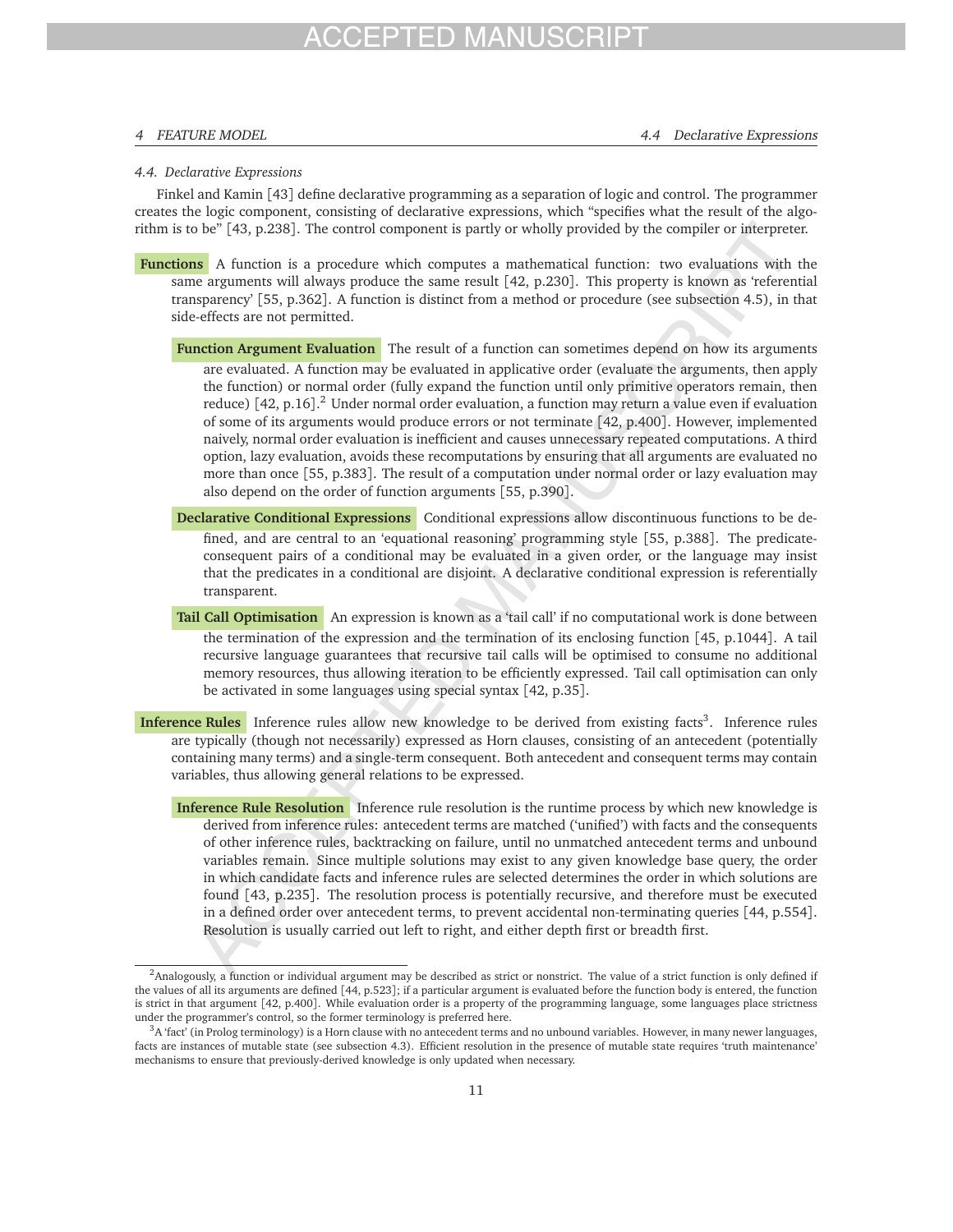## FD MAI

**Constraints** A constraint is a mathematical or logical relation between two or more variables, or a restriction on the domain of a variable, that must be satisfied.

Figure 5 shows these concepts structured as a feature model, and Table 4 gives an overview of these features as they are implemented in the selected languages.



Figure 5: Declarative expression features.

### *4.5. Imperative Control*

Imperative control allows the programmer to explicitly specify the execution or evaluation order of statements or expressions in time. Programmer-specified statement sequences are central to imperative languages [44, p.220], and are also required to support structured input/output (see subsection 4.9) in declarative languages [59].

**Methods/Procedures** A method or procedure encapsulates a sequence of imperative control constructs, so they may be treated as a single unit [44, p.219]. A method or procedure is distinct from a function (see subsection 4.4): a method or procedure may change the state of the program (see subsection 4.3) or its environment (see subsection 4.9) via side effects.

**Method/Procedure Invocation** The mechanism by which a method or procedure is selected for invocation.

- **Method/Procedure Parameters** A method or procedure may accept input data by declaring formal parameters, which are associated with arguments during invocation. Formal parameters and arguments may be associated by name, or by position [44, p.405]. Parameters may be passed by value (the argument is copied to the corresponding formal parameter) or by reference (the formal parameter is a new name for the corresponding argument) [44, p.395]; reference parameters may be used for output if the argument is mutable.
- **Return** Return values allow a method or procedure to send a result to its invocation context. The return mechanism may be implicit (the result is simply the value of the method or procedure body), or the language may offer a formal 'result' parameter or an explicit return statement. Use of the return statement, or assignment of the result parameter, may also immediately terminate the method or procedure [44, p.408].
- **Imperative Conditional Expressions** Conditional expressions allow choices between two or more code fragments, depending on runtime conditions [44, p.219]. An imperative conditional expression is not necessarily referentially transparent; evaluating the condition may have side effects.
- **Iteration** Iteration allows a code fragment to be executed either a certain number of times, or until a given runtime condition changes [44, p.219].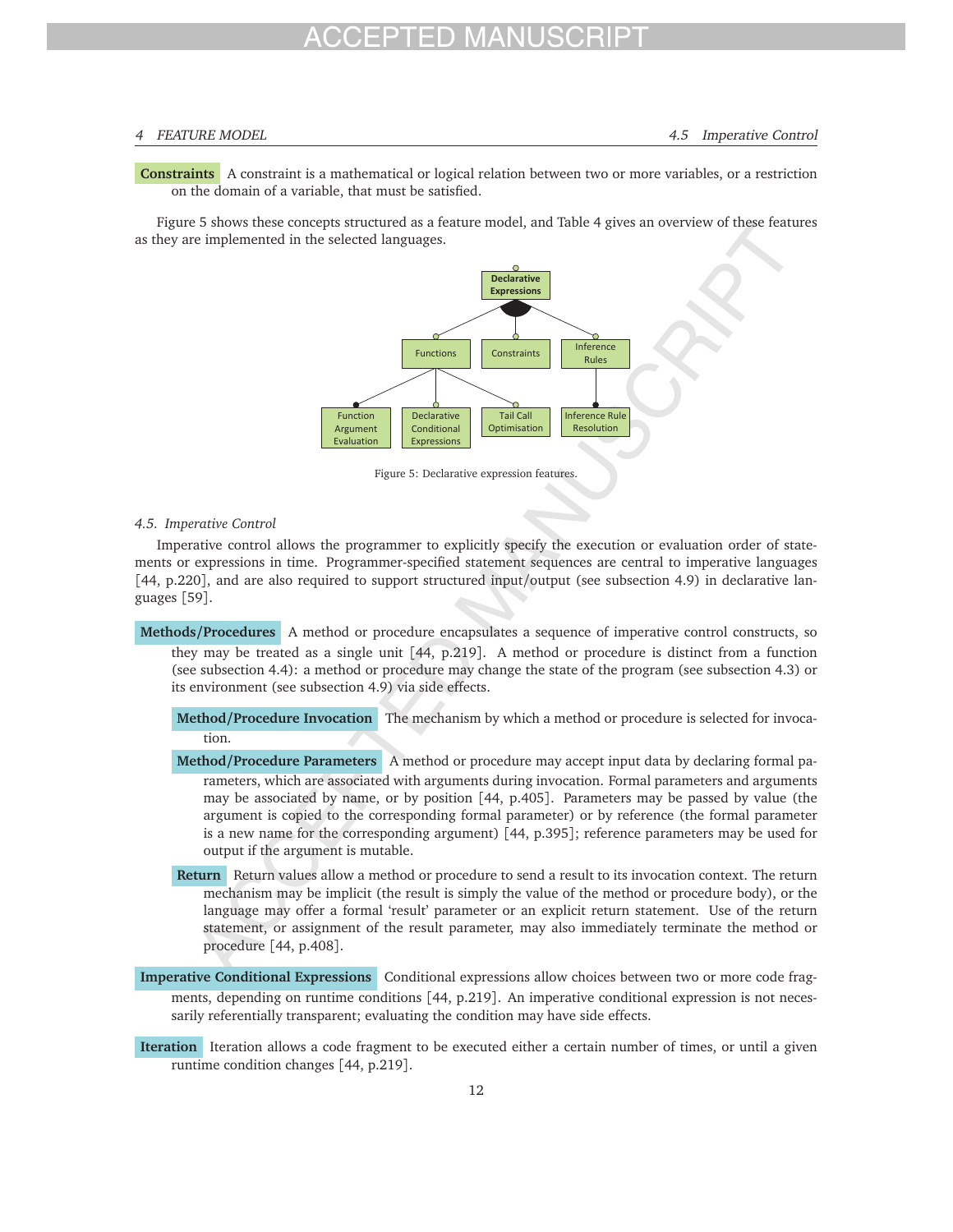## FPTED MANIL

Figure 6 shows these concepts structured as a feature model, and Table 5 gives an overview of these features as they are implemented in the selected languages.



## *4.6. Explicit Concurrency*

Two activities are concurrent if they can be interleaved in any order or executed in parallel, as determined by the underlying platform according to the number of CPU cores available.<sup>4</sup> While declarative programs (see subsection 4.4) can often be parallelized automatically by the compiler or interpreter, many languages also define features to explicitly support the concurrent execution of programs that rely on mutable state or imperative control. Interaction between explicitly concurrent activities can be supported in several different communication styles [47].

**Concurrency Unit** A concurrency unit encapsulates a single explicitly-concurrent activity, programmed in either a declarative or imperative style, together with any necessary mutable state (see subsection 4.3).

- **Stream Concurrency** In this communication style, two or more concurrent activities each use one end of a stream [42, ch.3.5] (see subsection 4.1) to communicate as producer and consumer [3, ch.4]. The use of a stream guarantees that data is sent and received in the same order.
- **Shared State** In this communication style, concurrent activities communicate by modifying shared data structures.
	- **State Cell Locking** A lock or mutex is a low-level synchronization primitive that, when applied to a state cell and acquired by an activity, admits no further operations on that state cell until the lock is released by the same activity [42, p.311].
	- **Transactional State Cells** A transactional language offers computations on state cells with guaranteed atomicity (the intermediate steps are never visible to other activities) and isolation (once initiated, the result of the computation is unaffected by other activities) [62].
- **Code Locking** Code locking, or serialization, allows a programmer to define "distinguished sets of procedures such that only one execution of a procedure in each serialized set is permitted to happen at a time" [42, p.304].

<sup>4</sup>The neutral term 'activity' is used here to mean any executable program fragment. The more usual terms 'process' and 'thread' are typically defined in terms of operating system concepts, such as memory management and scheduling, which are outside the scope of this paper.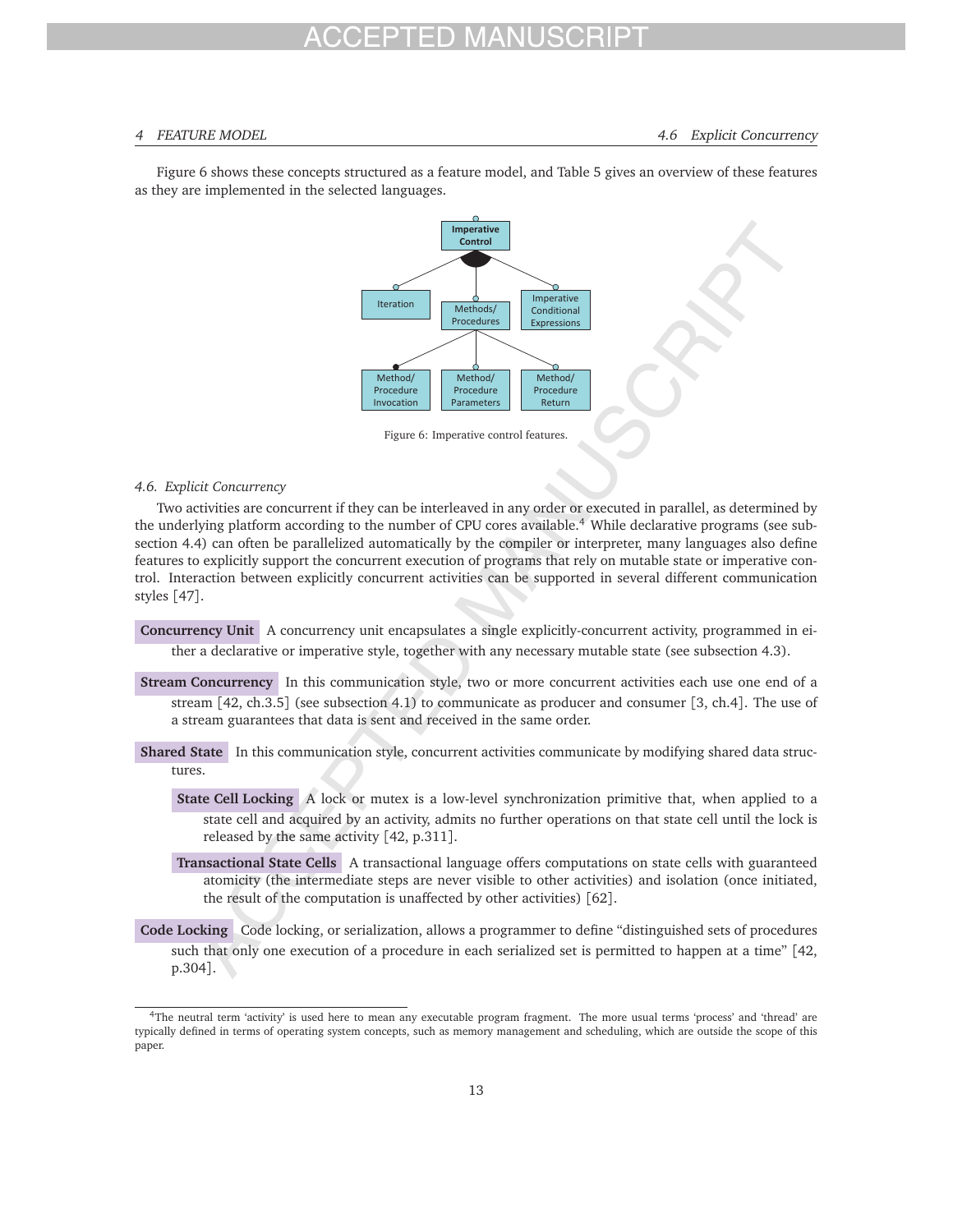### CCEPTED MAN  $\mathcal{L}$ Δ

|                           |                             | Erlang  | Haskell                  | Jason | Java                                |
|---------------------------|-----------------------------|---------|--------------------------|-------|-------------------------------------|
| Concurrency Unit          | POSIX Thread <sup>a</sup>   | Process | <b>Thread</b>            | Agent | Thread                              |
| <b>Stream Concurrency</b> | $X^b$                       | Х       | Control.Concurrent.Chan: | х     | PipedInputStream,                   |
|                           |                             |         | getChanContents,         |       | PipedOutputStream                   |
|                           |                             |         | writeList2Chan           |       |                                     |
| Shared State              |                             |         |                          |       |                                     |
| State Cell Locking        | YC                          | х       | using MVars              | х     | $X^{c}$                             |
| Transactional State Cells |                             |         | STM <sup>d</sup>         |       | Concurrent collections <sup>e</sup> |
| Code Locking              | POSIX pthread_mutex_lock(), | x       | X                        |       | Synchronized methods and            |
|                           | pthread_mutex_trylock(),    |         |                          |       | blocks, wait(), notify(),           |
|                           | pthread_mutex_unlock(); or  |         |                          |       | and notifyAll()                     |
|                           | using semaphores            |         |                          |       |                                     |

Table 6: Explicit concurrency part 1 - units, stream concurrency, shared state, and code locking, in C, Erlang, Haskell, Jason, and Java.

<sup>a</sup>The POSIX standard also defines C library functions and system calls for inter-*process* communication; as these require interaction with the operating system, they are presented in subsection 4.9.

are presented in subsection 4.9.<br><sup>6</sup>In C and Java, every state cell is potentially accessible from every thread. Access to Java objects is controlled only by *access modifiers* (see subsection 4.7). In both languages, stat

*b*POSIX stream-oriented inter-process communication facilities (such as pipes and sockets) can be used between C threads, but they require interaction with the operating system; they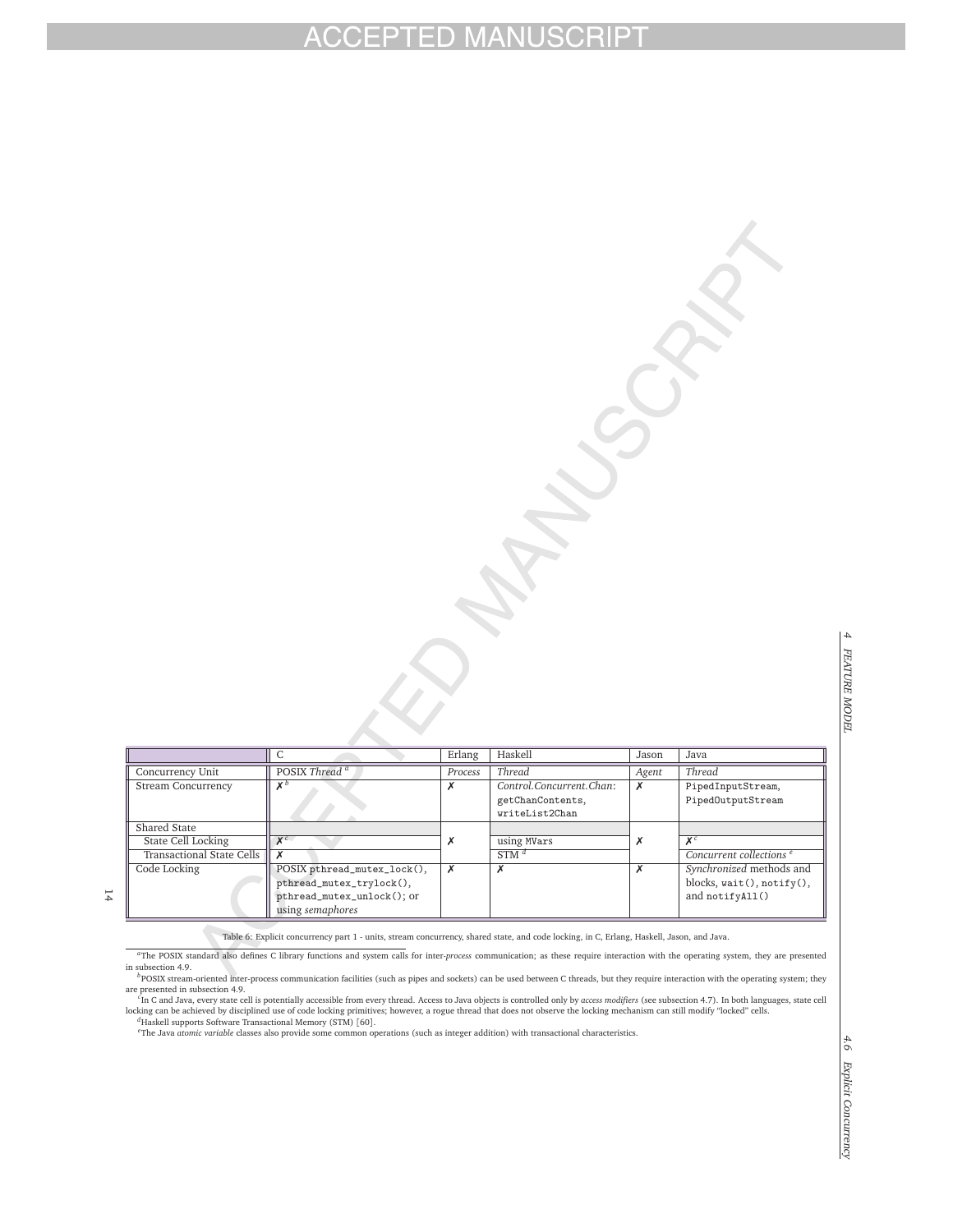### FPTFD MA C.

| ١                |
|------------------|
| r<br>٢<br>J<br>1 |
|                  |
|                  |

 $\frac{1}{1}$ 

|                             | C.    | Erlang                | Haskell                         | Jason                                           | Java  |  |  |  |
|-----------------------------|-------|-----------------------|---------------------------------|-------------------------------------------------|-------|--|--|--|
| Message Passing Concurrency |       |                       |                                 |                                                 |       |  |  |  |
| Message Addressing          |       | Direct, by pid or     | Via channels or MVars           | Direct: .send or channel: .broadcast            |       |  |  |  |
|                             |       | registered name       |                                 |                                                 |       |  |  |  |
| Message Sending             |       |                       |                                 |                                                 |       |  |  |  |
| Asynchronous Sending        | $x^a$ | $\{c, 2\}$<br>Pid !   | putMVar, writeChan <sup>c</sup> | .send(Ags, Perf, $c(2)$ ) <sup>d</sup>          | $x^b$ |  |  |  |
| Synchronous Sending         |       |                       | $X^e$                           |                                                 |       |  |  |  |
| Remote Invocation           |       |                       |                                 | .send(Ags, askOne, $c(X)$ , Reply) <sup>f</sup> |       |  |  |  |
| Message Receiving           |       |                       |                                 |                                                 |       |  |  |  |
| Asynchronous Receiving      |       |                       | getMVar, readChan               | $?c(X)$ [source(s)] $§$                         |       |  |  |  |
| Synchronous Receiving       |       | receive $\{c, X\}$ -> | $X^e$                           | $wait("+c(X) [source(s)]")$ ;                   |       |  |  |  |
|                             |       | $do(X)$ end           |                                 | $d_{\mathcal{O}}(X)$                            |       |  |  |  |
| <b>Implicit Receiving</b>   |       |                       | x                               | Subject to social acceptance [11, p.71]         |       |  |  |  |

Table 7: Explicit concurrency part 2 - message passing concurrency in C, Erlang, Haskell, Jason, and Java.

<sup>4</sup> POSIX message-passing inter-process communication facilities (such as message queues) can be also be used between C threads, but they require interaction with the operating system; they recented in subsection 4.9.<br>htt

invoking ("sending") thread, regardless of where the method is located. Karmani et al. [61] list several third-party libraries which add message passing facilities to Java.<br>
"The Haskell Chan type is an unbounded FIFO buff

(first) message received in reply.<br><sup>8</sup> Explicit message receipt in Jason is only possible with certain performatives, and relies on the *annotations* feature, which allows the agent to determine the source (**self, percept,**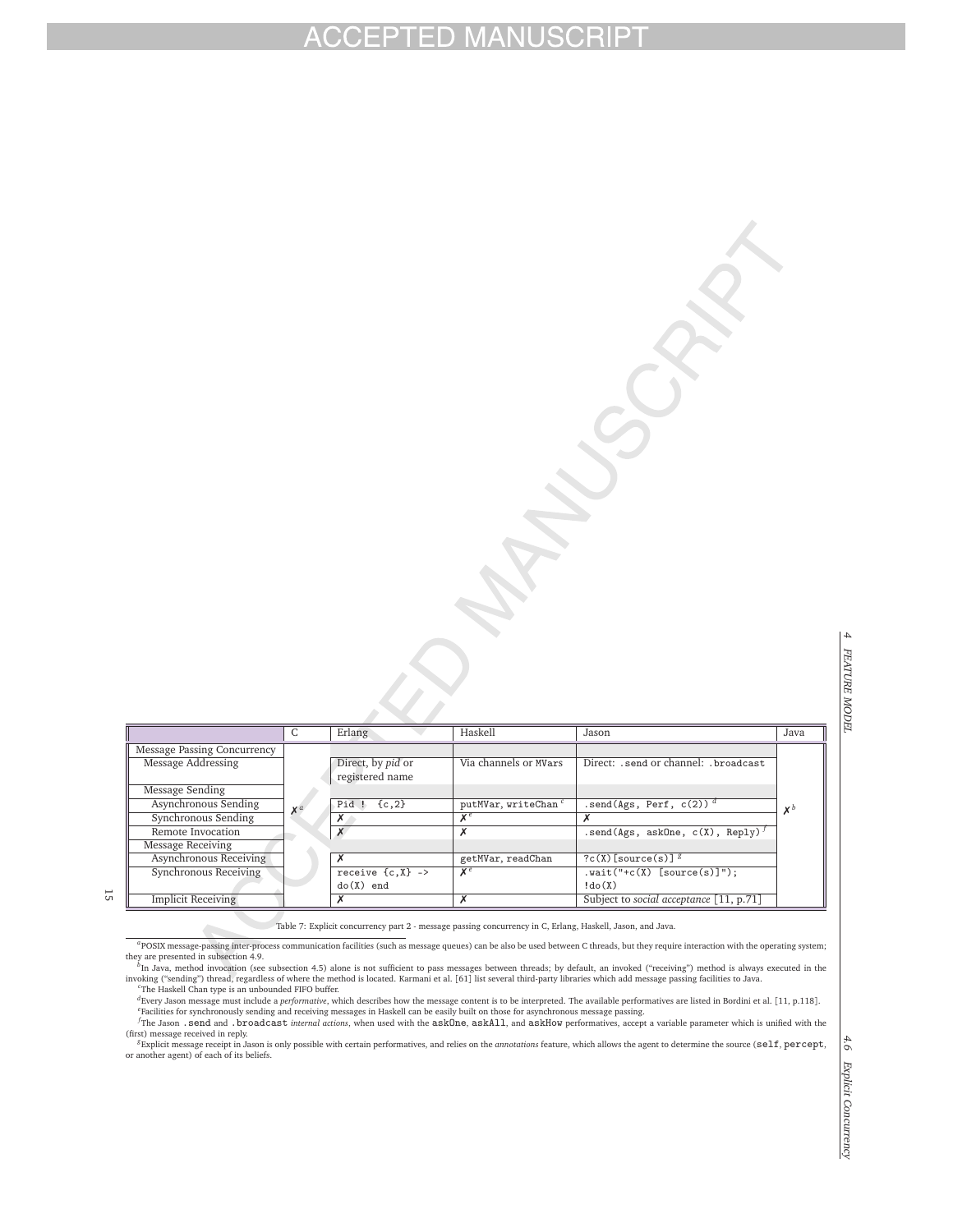## FPTED MAN

## FEATURE MODEL **All and STATURE MODEL 4.7 Modularity 4.7 Modularity**

**Message Passing Concurrency** In this communication style, concurrent activities communicate by exchanging messages, either synchronously (the activity waits until the message is received), asynchronously (the activity does not wait), or using a combination of modes [47]. A message can be defined as a data transfer between activities, or as a request by the sending activity for some action to be carried out by the receiving activity [57]. The order in which messages are sent is not necessarily preserved by the underlying platform.

**Message Addressing** A message may be addressed directly to a receiving activity; to a specific port on the receiving activity; or to an independent channel, which may have multiple receiving activities [44, CD p.263].

**Message Sending** A message-passing programming language can support any of three main message sending styles:

**Asynchronous Sending** The sender waits only until the outgoing message has been copied to a safe location [44, CD p.268].

**Synchronous Sending** The sender waits until its message has been received [44, CD p.268].

**Remote Invocation** The sender waits until it has received a reply [44, CD p.268].<sup>5</sup>

**Message Receiving** A message-passing activity can receive a message in any of three principal ways:

**Asynchronous Receiving** Also known as 'polling', asynchronous receiving allows an activity to test if a message (possibly of a particular type) is available [44, CD p.272].

**Synchronous Receiving** The receiver waits until a message (possibly of a particular type) is received.

**Implicit Receiving** Subject to resource limitations, each received message implicitly triggers the creation of a new activity [44, CD p.272], which may parse the message parameters and carry out the requested actions.

Figure 7 shows these concepts structured as a feature model; Table 6 and Table 7 give an overview of these features as they are implemented in the selected languages.

## *4.7. Modularity*

Modularity features allow a system to be divided into "coherent parts that can be separately developed and maintained" [42, p.217], and then optionally reused, both internally and externally, for economic gain [64]. Baldwin and Clark [65] propose a general theory of modularity, based on six operators which concisely describe the possible evolutionary paths for a modular structure.<sup>6</sup> For software systems, two of these - splitting and substitution - appear to require explicit support at the programming language level.<sup>7</sup>

**Modularity Unit** A module is a unit to which a responsibility is assigned; it consists of both data structures and the procedures which access and modify them [68].

<sup>&</sup>lt;sup>5</sup>Though some modes of message sending can be implemented in terms of the others, as distinct language features their syntax and performance characteristics can be separately optimised [44, CD p.271].<br><sup>6</sup>An alternative theoretical treatment of modularity is given by Bracha and Lindstrom [66]. In this approach, the modularity features of

real programming languages can be formally described as combinations of six low-level module manipulation operators: merge, restrict, project, select, override, and rename. A comparison of the modularity features of C, Erlang, Haskell, Jason, and Java in terms of these operators is left for future work.

<sup>7</sup>The other four modular operators are augmenting (adding a new module to an existing system), excluding (removing a module from an existing system), inversion (making hidden functionality explicitly available as a module), and porting (moving a module to another system) [65, ch.5]. In practical software development, augmenting and excluding are easily supported either by simple condition flags, or by substituting null implementations [67, p.734]. Inversion can usually be implemented by splitting; and though porting has historically been important in language design, it is typically handled in modern languages at the virtual machine level.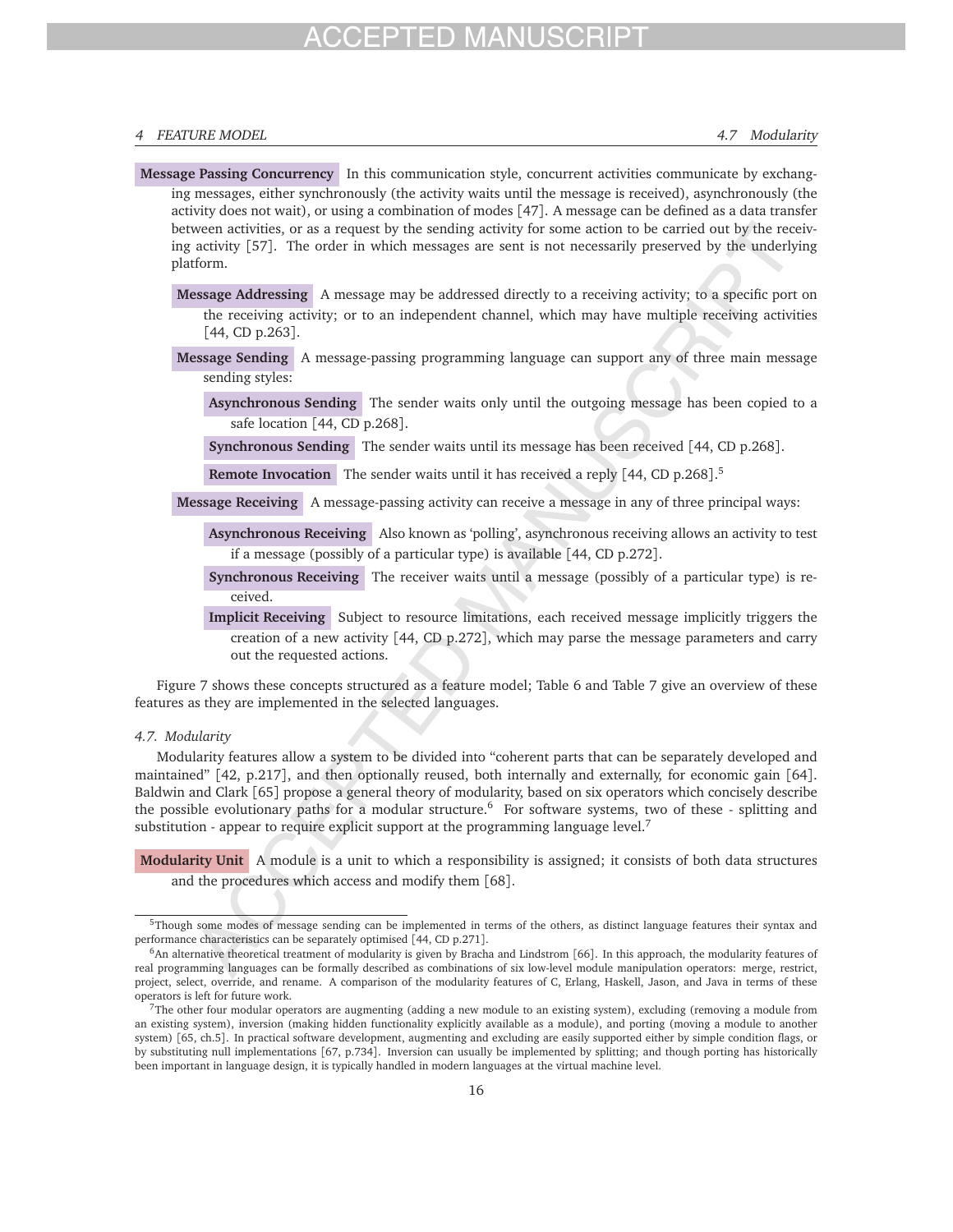## FD MA

|                    |                                                  | Erlang                  | Haskell            | Jason                    | Java                   |  |  |  |
|--------------------|--------------------------------------------------|-------------------------|--------------------|--------------------------|------------------------|--|--|--|
| Modularity Unit    | File                                             | Module                  | Module             | Agent                    | Class, package         |  |  |  |
| Module Description | Header files                                     | Custom behaviours       | x                  | х                        | Interfaces             |  |  |  |
| Encapsulation      | Public unless                                    | Private unless exported | All exported if no | $x^a$                    | Access modifiers:      |  |  |  |
|                    | static                                           |                         | explicit export    |                          | public, private        |  |  |  |
| Module Splitting   |                                                  |                         |                    |                          |                        |  |  |  |
| Module Extension   | #include "mod.c"                                 | -include("mod.hrl")     | Х                  | $\{include("mod.as1")\}$ | Single inheritance     |  |  |  |
| Module             |                                                  |                         |                    | v                        | Classes only, as       |  |  |  |
| Composition        |                                                  |                         |                    |                          | private fields         |  |  |  |
| Runtime Module     |                                                  |                         |                    |                          |                        |  |  |  |
| Substitution       |                                                  |                         | X                  |                          |                        |  |  |  |
| Runtime Module     | $\overline{\text{dlopen}}($ , $\text{dlsym}()$ , | On fully qualified      |                    | .kill_agent and          | With custom            |  |  |  |
| Replacement        | dlclose()                                        | function call $b$       |                    | .create_agent            | $\text{ClassLoader}^c$ |  |  |  |
| Runtime Module     | With function                                    | Modules are first-class |                    | With SACI or JADE        | By polymorphism        |  |  |  |
| Selection          | pointers                                         | constructs              |                    | directories $d$          |                        |  |  |  |

Table 8: Modularity in C, Erlang, Haskell, Jason, and Java.

<sup>a</sup>By default, the implicit receive feature (see subsection 4.6) of the Jason interpreter allows an agent to read and modify the belief, goal, and plan base of any other. This behaviour can be changed by customising the in

 ${}^b$ An Erlang function call of the form module: function () causes module to be replaced. Current and old versions of a module can be active simultaneously; an attempt to load a third version causes the old code to be purged, and any processes still running it to be terminated.<br><sup>C</sup>Java custom class loaders allow classes, but not objects, to be directly replaced at runtime. To achieve runtime repla 17

that object and discard the old instance for garbage collection.<br>"The SACI and JADE platforms provide yellow pages directories, in the form of *directory facilitator* agents, which can be used to select at runtime between

|                                 |          | Erlang               | Haskell        | Jason                      | Java                     |
|---------------------------------|----------|----------------------|----------------|----------------------------|--------------------------|
| Source Metaprogramming          | $\vee$ a | Write-only erl_scan, | $\mathbf{v}$   | Plan library manipulation: | V <sub>c</sub>           |
|                                 |          | erl_parse            |                | $.add-plane(P)$            |                          |
| Abstract Syntax Metaprogramming |          | Write-only compile   | $\overline{u}$ |                            | Read-only reflection API |
| Binary Metaprogramming          |          |                      |                |                            | $\boldsymbol{u} \in$     |

Table 9: Metaprogramming in C, Erlang, Haskell, Jason, and Java.

Java *annotations* can be used for *compile-time* metaprogramming.

<sup>d</sup>The **haskell-src** and **haskell-src-exts** packages give Haskell programmers access to parsing and compiler representations of programs.<br>"Java class files (but not objects) can be read and modified at runtime using extern

of classes and objects is also provided by the *instrumentation* API.

4FEATUREMODEL

<sup>&</sup>lt;sup>a</sup>C code can be compiled at runtime using 3rd-party libraries such as **libtcc** and **clang**, however the ability to manipulate currently-executing C code is platform dependent.<br><sup>b</sup>Template Haskell can be used for *compile-*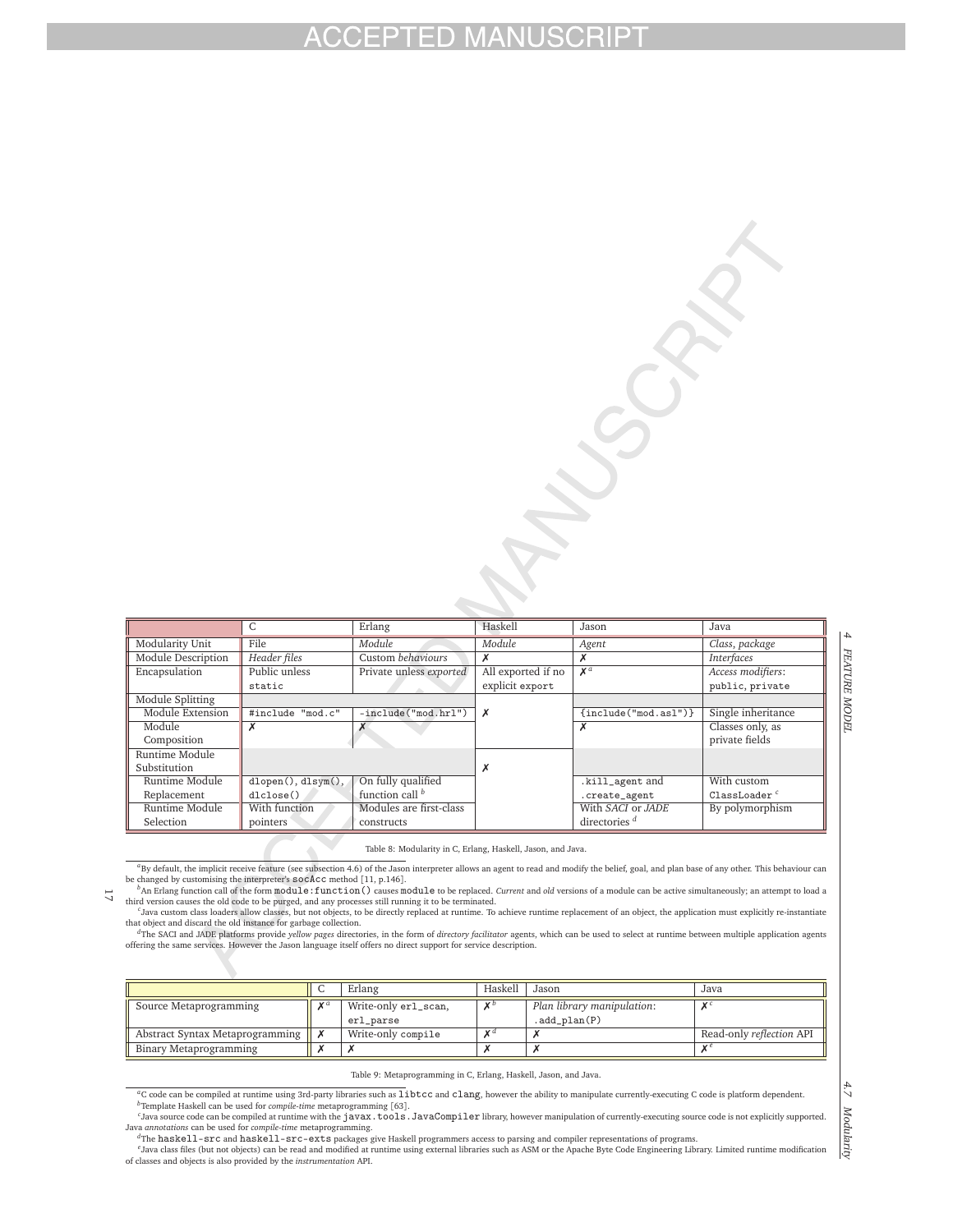## CEPTED MANUS

## FEATURE MODEL **All and STATURE MODEL 4.7 Modularity 4.7 Modularity**



Figure 7: Explicit concurrency features, including outgoing dependencies on the Type System (see subsection 4.1, Figure 2) and Mutable State (see subsection 4.3, Figure 4) feature groups.

**Module Description** Separating module descriptions from their implementations allows modules to specify the services they require, without explicitly naming the modules that provide those services.

- **Encapsulation** The general purpose of a module is to "hide some design decision from the rest of the system" [68]. Some languages provide encapsulation features to enforce this hiding of information.
- **Module Splitting** Features in this category support the splitting of a monolithic software design, or an existing software module, into separate modules.
	- **Module Extension** Module extension features allow a programmer to create a new module by adding functionality to an existing module [44, p.468]. The namespaces of both modules are combined in the new module; a language offering this feature must define rules to resolve any name collisions.
	- **Module Composition** Composition allows a programmer to encapsulate one or more existing modules within a new module [3, p.411]. Each module retains a separate namespace; the new module mediates access to and between the modules it encloses.
- **Runtime Module Substitution** Re-implementing a module is a common activity in software engineering. The alternative module may add functionality, remove existing functionality, repair errors, or implement the same functionality with different non-functional characteristics. Module substitution is a crucial step in the evolution of complex products [65, ch.5] and the development of software product families [67, p.736]. Compile-time substitution can be achieved using techniques which do not require language support, such as binary replacement [67, p.727]; this feature category therefore focuses on runtime module substitution features.

**Runtime Module Replacement** Runtime module replacement consists of loading a new substitute module into a running system, and removing the replaced module, without restarting.

**Runtime Module Selection** Runtime module selection allows a program to choose between co-existing implementations of a module, depending on runtime conditions.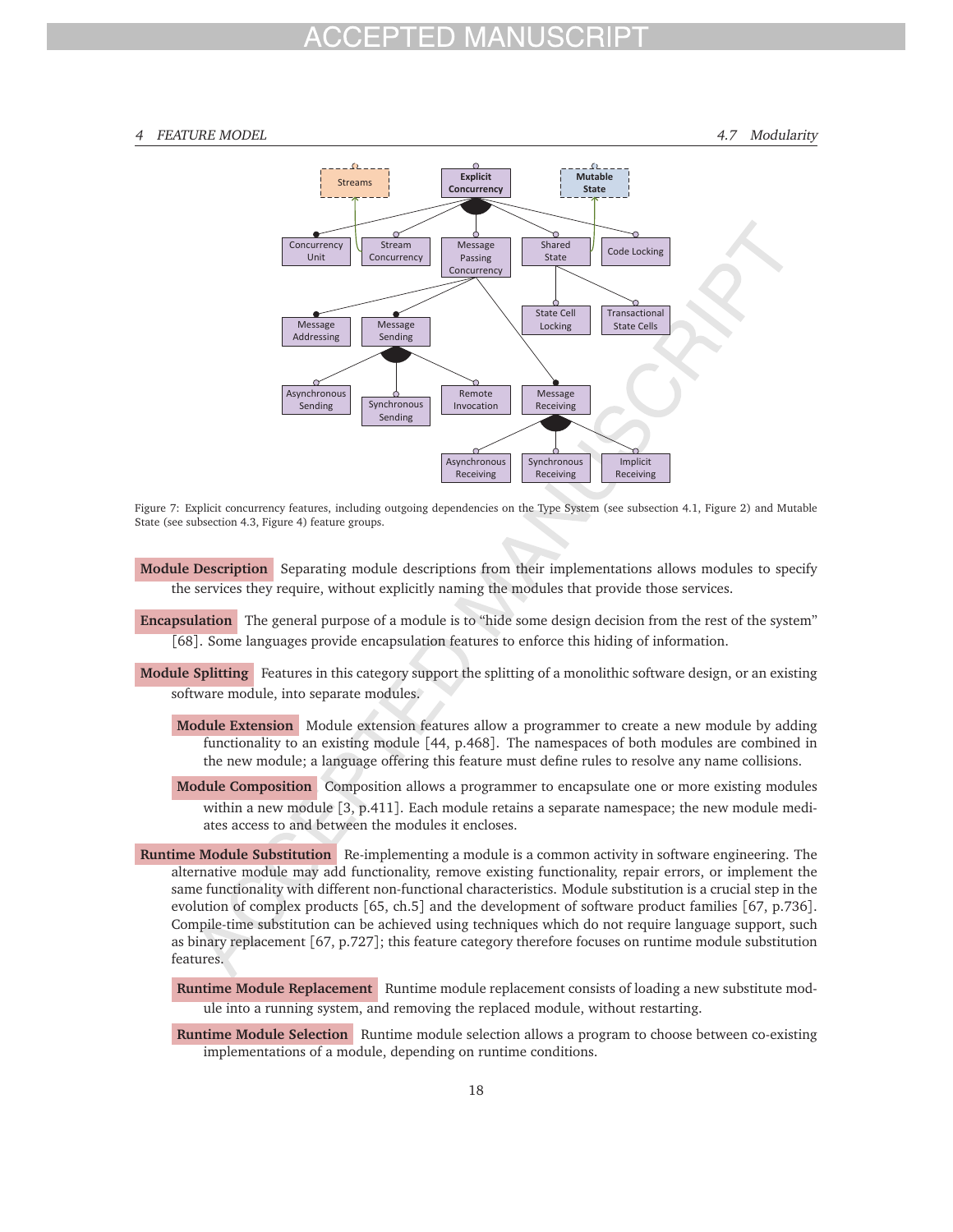## FD MANU

Figure 8 shows these concepts structured as a feature model, and Table 8 gives an overview of these features as they are implemented in the selected languages.



### *4.8. Metaprogramming*

Metaprograms analyse, modify, and generate programs [69]. Since compiler construction and static analysis are outside the scope of this paper, this feature category is concerned specifically with reflective metaprogramming at runtime: programs that analyse, modify, and extend themselves. Metaprogramming features are categorised here according to the kinds of program artifact on which they operate.

- **Source Metaprogramming** Source metaprogramming allows programs to manipulate plain text representations of their own source code.
- **Abstract Syntax Metaprogramming** Abstract syntax metaprogramming allows programs to read and modify their own partially-compiled source code, which is represented using the programming language's own data structuring facilities.
- **Binary Metaprogramming** Binary metaprogramming allows programs to operate on their own compiled binaries.

Figure 9 shows these concepts structured as a feature model, and Table 9 gives an overview of these features as they are implemented in the selected languages.



Figure 9: Metaprogramming features.

## *4.9. Input/Output*

This feature category is concerned with input from, and output to, human users and 'environments'.<sup>8</sup> An environment mediates access to resources [70] (both hardware and software) and provides the "conditions"

<sup>&</sup>lt;sup>8</sup>With the exception of the agent programming community, the subject of input/output receives relatively little attention in the programming language concepts literature. Considering the practical need for modern languages to integrate smoothly with large databases, Internet services, and a wide range of peripheral devices, we find this surprising. Consequently, input/output is included here as a fully-fledged feature category.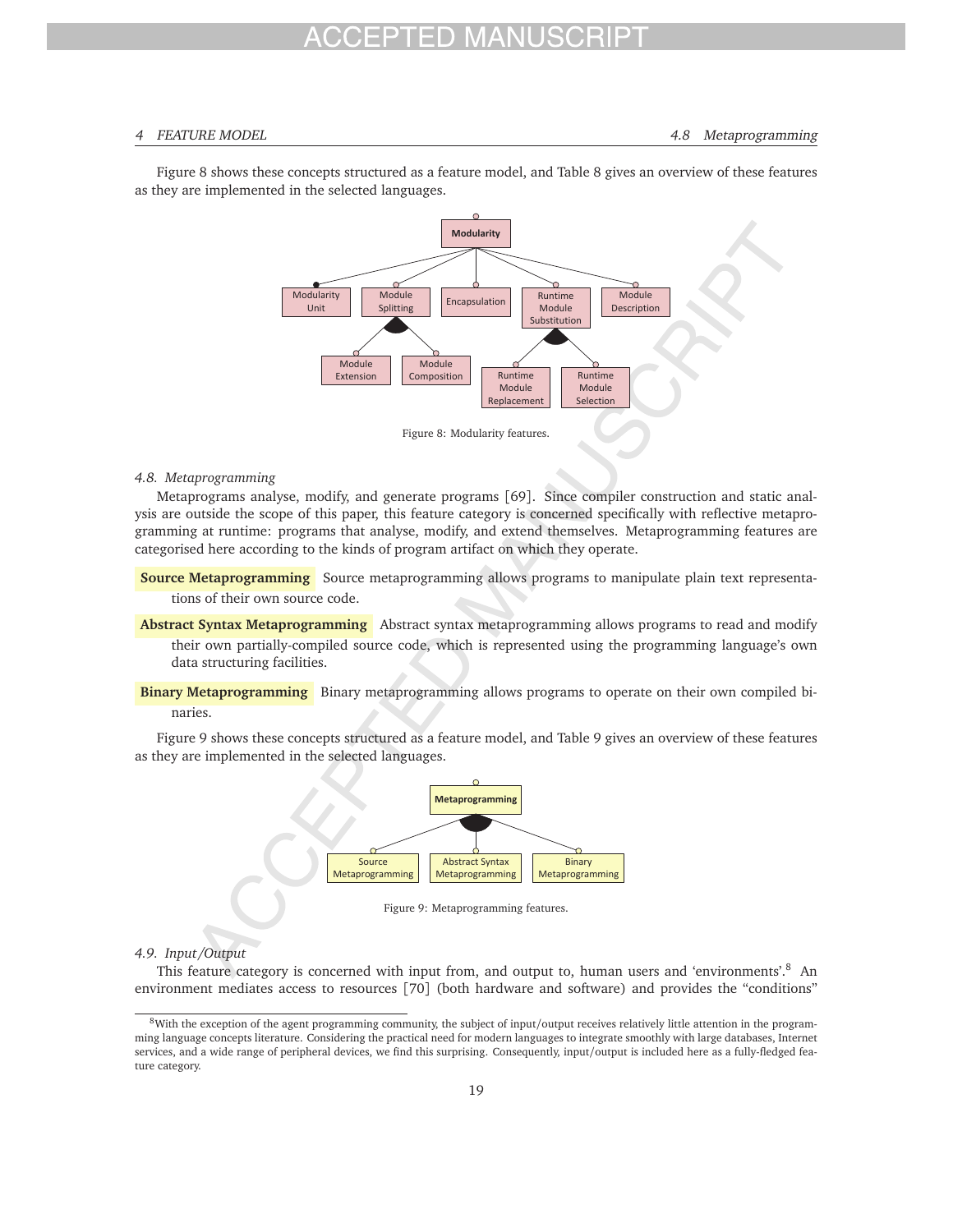### CCEPTED MAI  $\mathcal{S}$ CRIPT Δ

|              |                                  | Erlang                | Haskell                       | Jason | Java                           |
|--------------|----------------------------------|-----------------------|-------------------------------|-------|--------------------------------|
| Stream       | stdio; POSIX open(),             | file and io           | System.IO module <sup>a</sup> |       | System streams, java.io        |
| Input/Output | read(), write(), close() $a$     | modules               |                               |       | and java.nio packages          |
| Interactive  | $\vee$                           | Shell read-eval-print | GHCi interpreter, various     | X     | Swing GUI library <sup>d</sup> |
| Input/Output |                                  | loop                  | GUI libraries <sup>c</sup>    |       |                                |
| Shared Data  | $POSIX$ mmap $(),$ munmap $()$ ; |                       | System.Posix.SharedMem        |       |                                |
|              | $shm\_open()$ , $shm\_unlink()$  |                       | module                        |       |                                |
| Databases    | POSIX dbm facility;              | odbc module           | Database, HDBC module         |       | JDBC.                          |
|              | database libraries <sup>e</sup>  |                       |                               |       |                                |

Table 10: Input/output part 1 - stream input/output, interactive input/output, and shared data in C, Erlang, Haskell, Jason, and Java.

<sup>a</sup>In C, the standard I/O facility or POSIX I/O system calls can be used to read from the environment on platforms that export environment data structures as files.<br><sup>b</sup>There is no native C interpreter; numerous libaries (X

- 
- 
-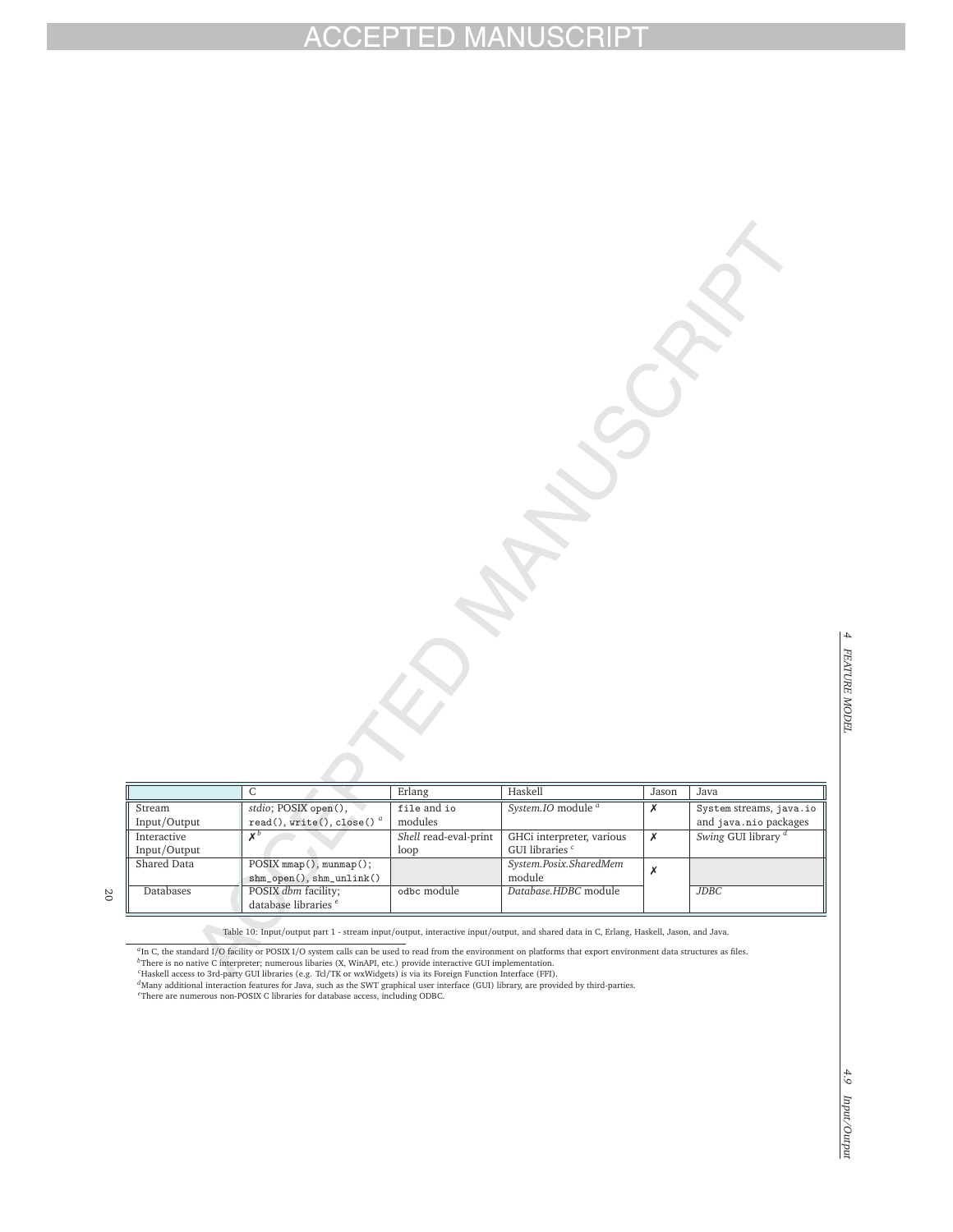### FPTI FD MA  $\cap$  $\bigcap$  $\cap$ Δ

| ï<br>I<br>٢<br>٦ |
|------------------|
|                  |

|                                 | C                           | Erlang                | Haskell              | Jason                                  | Java                      |
|---------------------------------|-----------------------------|-----------------------|----------------------|----------------------------------------|---------------------------|
| Message Passing<br>Input/Output |                             |                       |                      |                                        |                           |
|                                 |                             |                       |                      |                                        |                           |
| System Calls                    | $POSIX$ mq_send(),          | In C and $C++$ ; port | System module        | Java environment                       | $Runtime.exec()$ ,        |
|                                 | $mq\_receive()$ ;           | drivers <sup>a</sup>  |                      | actions                                | JNI, many libraries $b$   |
|                                 | $sendmsg()$ ,               |                       |                      |                                        |                           |
|                                 | recvmsg()                   |                       |                      |                                        |                           |
| Asynchronous                    | POSIX non-blocking          | With driver_async     | Polling via          | X                                      |                           |
|                                 |                             |                       |                      |                                        | Process $p =$             |
| System Calls                    | mode                        | C function            | System. IO. hReady   |                                        | exec("cmd")               |
| Synchronous                     | POSIX blocking              | Using port_command    | System.IO module     | go(left)                               | $go("left")$ <sup>c</sup> |
| System Calls                    | mode                        |                       |                      |                                        |                           |
| <b>Active Sensing</b>           | POSIX open()<br>with        | With driver_output    | hSetBuffering        | $X^e$                                  | String $msg =$            |
|                                 | $0$ _SYNC flag <sup>d</sup> | C function            |                      |                                        | prompt("?")               |
| Event                           | POSIX signals               | As messages to the    | System.Posix.Signals | Individualised percepts                | WatchService API,         |
| Notifications                   |                             | port owner            | module               |                                        | JNI callbacks             |
| Asynchronous                    | <b>POSIX</b>                | х                     | getPendingSignals    | ?at(X,Y)                               | WatchKey.poll()           |
| <b>Notifications</b>            | signending()                |                       |                      | [source(percept)]                      |                           |
| Synchronous                     | POSIX pause(),              | Using receive         | awaitSignal          | $.wait("+at(X,Y))$                     | WatchKey.take()           |
| <b>Notifications</b>            | sigsuspend(),               |                       |                      | [source(percept)]")                    |                           |
|                                 | signait()                   |                       |                      |                                        |                           |
| <b>Event Handlers</b>           | POSIX sigaction()           | X                     | installHandler       | $+at(X,Y)$ [source                     | Method calling with       |
|                                 |                             |                       |                      | $(\text{percept})$ ] <- $\text{do}(X)$ | JNIEnv                    |

Table 11: Input/output part 2 - message passing input/output in C, Erlang, Haskell, Jason, and Java.

- 
- 

<sup>&</sup>lt;sup>*a*</sup>Erlang also provides several other message passing input/output mechanisms, including *C* nodes, a Java nodes library called *jinterface*, TCP/IP and UDP sockets, and the newly-developed *Natively Implemented Functio*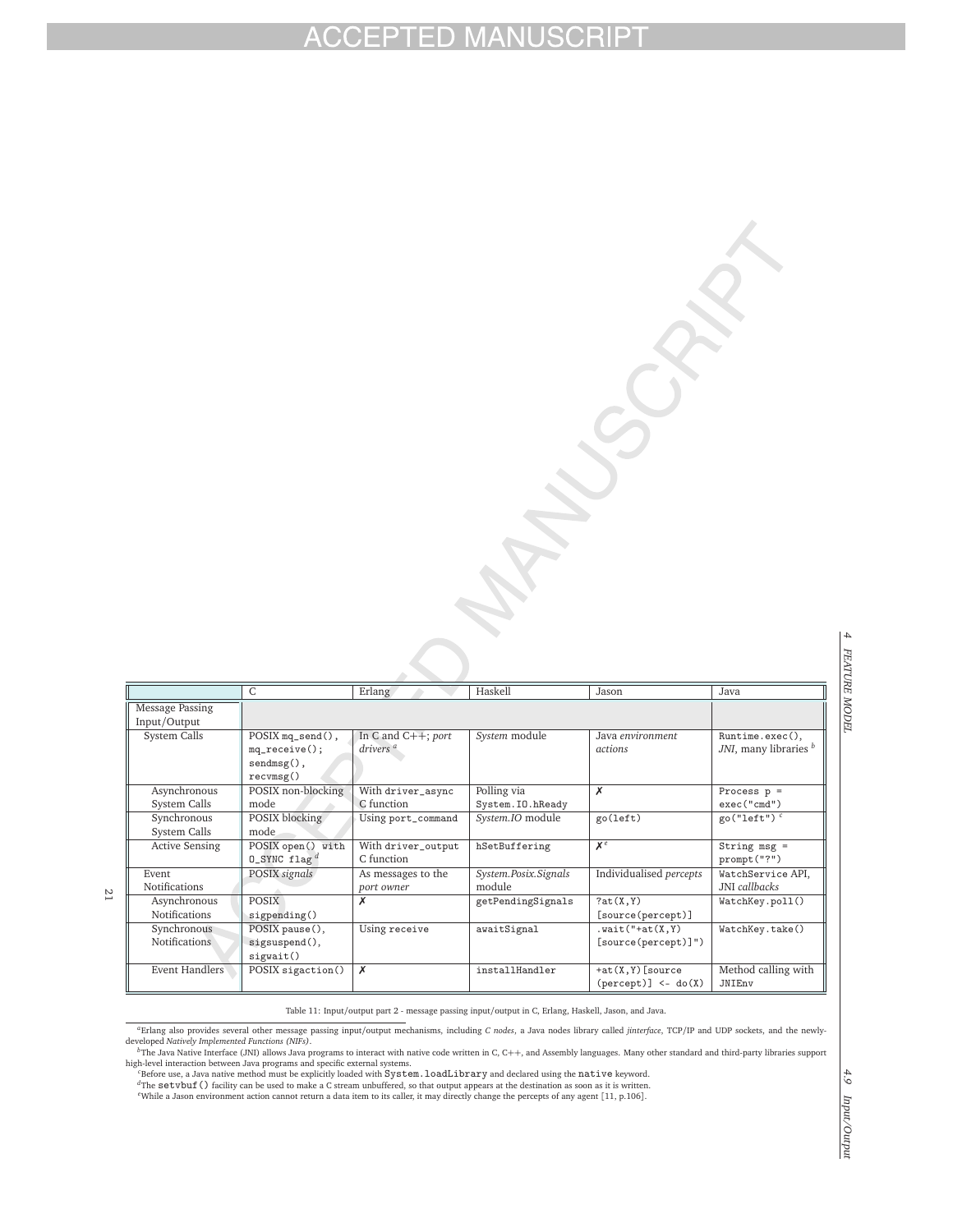## FPTED MANLIS

under which actors, agents, or objects exist  $[71]^9$  The environment may consist of many concurrent activities, but unlike the concurrent activities discussed in subsection 4.6, the environment is often defined in a different (usually lower-level) programming language.

- **Stream Input/Output** Streams (see subsection 4.1) can be used for input from, and output to, potentially unbounded data sources and sinks, such as files, network connections, and character terminals. In this input/output mode, only one 'end' of the stream is visible to the application programmer, for either input or output. A language may define stream types for binary data, text, or structured records.
- **Message Passing Input/Output** In this mode of input/output, a program communicates with its environment by sending commands and responding to events. As in subsection 4.6, a message can be defined as a data transfer, or as a request for some action to be carried out [57]. In practice, message passing mechanisms for input/output are often different from those used in peer communication, because the environment is potentially unbounded and its structure may be unknown.
	- **System Calls** System calls or commands allow the programmer to request the environment to perform an action, which may either be predefined or specified in an intermediate command (or 'shell') language.
		- **Asynchronous System Calls** The system call and its parameters (if any) are copied to a buffer, and the invoking program resumes immediately.
		- **Synchronous System Calls** The invoking program is suspended until the action begins.
		- **Active Sensing** The invoking program is suspended until the action is complete. In this mode, the action may return a data item describing the result, or a simple success/failure indicator.
	- **Event Notifications** An event notification mechanism allows the environment to notify the program of changes. The programmer may be required to subscribe to events of interest, or to selectively retrieve event notifications from a cache; alternatively, the environment may deliver event notifications directly by invoking event handlers provided by the program. A program can respond to an environment event in one of three ways:
		- **Asynchronous Notifications** The program tests to see if a specific event notification is available, and returns immediately.
		- **Synchronous Notifications** The program waits until a specific event notification occurs.
		- **Event Handlers** The event implicitly triggers the execution of an event handling procedure, which may depend on the event type and content. The event handler may execute as an independent activity.
- **Interactive Input/Output** A language may offer dedicated facilities for interaction with human users, in addition to those provided by the environment.
- **Shared Data** In analogy with communication between concurrent activities by shared state, communication with the environment may be achieved by modifying data structures within the environment that are potentially accessible to multiple programs.
	- **Databases** A database is a shared collection of logically related data, with a self-describing structure. Access to a database is usually controlled by a database management system, which ensures the security and integrity of the data in the presence of concurrent access [72].

 $9$ Many agent programming researchers would define an environment more strongly, to include the requirement that the environment should mediate "interaction among agents" [70]. However, this definition does not generalise easily to other programming paradigms, as it seems to preclude direct communication by shared memory between objects. We argue that this interaction mediation should be considered an optional property.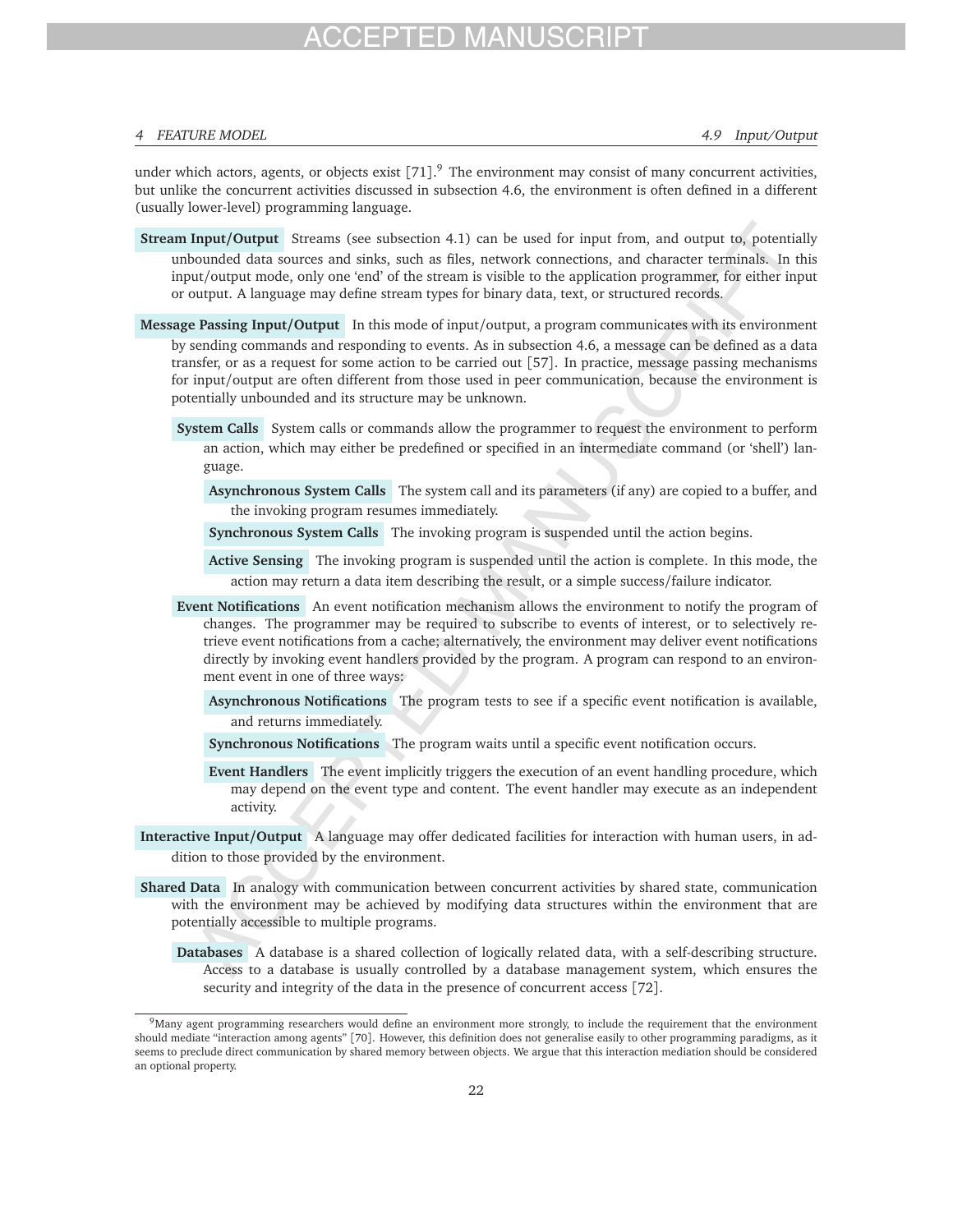## FD MA

### 5 CONCLUSIONS

Figure 10 shows these concepts structured as a feature model; Table 10 and Table 11 give an overview of these features as they are implemented in the selected languages.



Figure 10: Input/output features, including an outgoing dependency on the Type System (see subsection 4.1, Figure 2) feature group.

## **5. Conclusions**

This paper proposes and validates a feature model of actor, agent, functional, object, and procedural programming languages. The feature model allows comparison across a wide range of previously disparate programming language styles, and is designed to be extensible. The full feature model developed in section 4 is shown in figure Figure 11.

### *5.1. Limitations of the Feature Model*

The five language mappings used to validate the model should be helpful to practitioners in assessing the suitability of C, Erlang, Haskell, Jason, and Java for a particular development project or software architecture. However, features are just one of many factors to take into consideration in such decisions. A key criterion is the availability of experts with sufficient experience in the chosen language. Other factors of potential importance include platform compatibility, development tool support, documentation, training materials, user community, and nonfunctional properties.

Some important programming language concepts were not explicitly included in the current feature model. These concepts, which are not easily represented as atomic features, were excluded in order to maximise composability, as noted in section 3.

- **Scope** Van Roy and Haridi [3, p.507] define scope as the "part of the program text in which [a] member is visible". Scope is usually expressed in terms of specific language constructs, which makes comparison of scope rules between languages difficult.
- **Exceptions** A runtime failure or exception is defined as an unexpected condition that cannot be handled locally [44, p.418]. The rules for exception definition, propagation, and recovery are necessarily dependent on the current context; like scope, failure is a cross-cutting concern that does not easily fit to a feature-based model.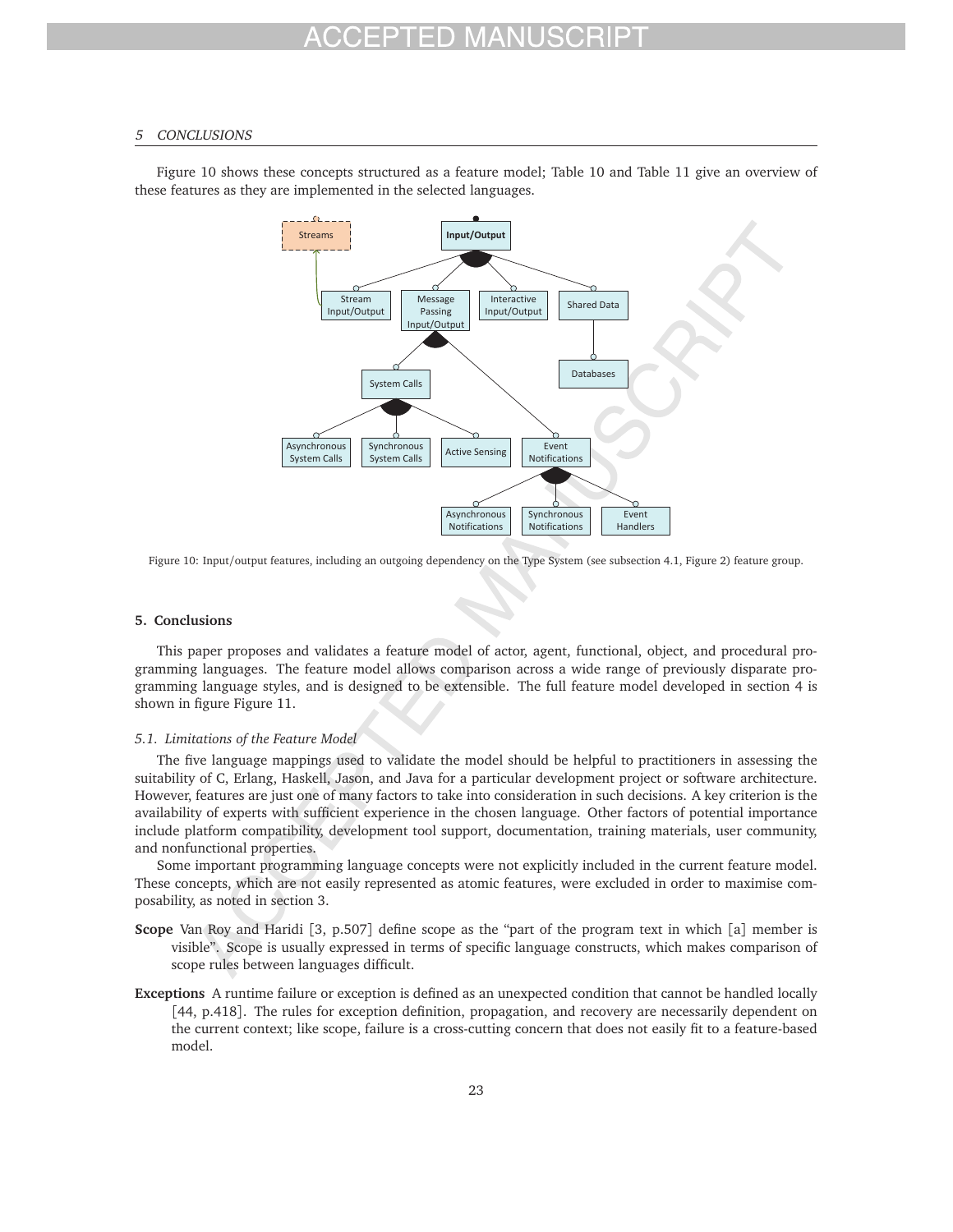## HD MA

- **Security** Defined as "protection from both malicious computations and innocent (but buggy) computations", security is a global system property [3, p.208]. While certain languages have well-known security flaws (see, for example, Scott [44, p.353]), modern security mechanisms are typically implemented by the compiler, interpreter, virtual machine, or operating system.
- **Naming** Languages such as Haskell offer sophisticated pattern-matching naming capabilities, however these are difficult to map to a feature model as they cut across multiple feature groups such as type systems and declarative expressions.

Most languages allow concurrent activities to be assigned to two or more separate nodes. However, many popular distributed computing mechanisms, such as CORBA, DCE/RPC, and JADE, are not part of their respective language specifications. Consequently, distribution topics have been excluded from this feature model.

Finally, the feature model does not include any value judgements on the presence or absence of language features. We argue that the value of a given feature is inherently application-dependent; "the simple presence of features is not a good indication of the worth of a language" [35]. A full-featured language will allow a wider range of programs to be concisely expressed, but at the cost of a more expensive implementation and a more challenging learning curve.

### *5.2. Future Work*

The main research value of the presented feature model lies in the future work which it enables. Some of this work is outlined as follows.

- Mapping other programming languages to the feature model would allow it to be refined and validated further.
- Analytical work is needed to further explore the dependencies between features, and thus arrive at a more complete understanding of the actor, agent, functional, object, and procedural programming languages design space. If two features  $f_1$  and  $f_2$  are truly independent (and therefore composable), it must be feasible to construct languages which have both  $f_1$  and  $f_2$ ,  $f_1$  only,  $f_2$  only, and neither  $f_1$  nor  $f_2$ . Unidirectional and bidirectional dependencies between features are also possible.
- Feature models are commonly based on propositional logic; for instance, a feature  $f_1$  may require a subfeature  $f_2$ . However, this feature model could be enriched with fuzzy relations between feature occurrences, to model both empirically-observed correlations and recommendations [73]. For example, whenever  $f_3$  is present then  $f_4$  may also be likely; or if  $f_5$  is chosen, then  $f_6$  is recommended.
- The model is designed to be used as a basis for structured comparisons, including empirical comparisons, between programming languages in any of the actor, agent, functional, object, and procedural styles. This work would require the development of objective criteria, to determine whether each feature is present or absent.

In the longer term, given a sufficient understanding of the application domains in which actor, agent, functional, object, and procedural programming languages are commonly used, the values of the features in the model could be determined as functions of the domain characteristics. Approximations of these functions could perhaps be obtained empirically, by studying feature usage in existing applications or by experimenting with toy problems. This knowledge of which features are desirable would then help a designer or practitioner to create or select a programming language which is appropriate to a particular application domain.

## **Acknowledgements**

The authors would like to thank Marc-Philippe Huget, Tom Arbuckle, Klaas-Jan Stol, Guy Wiener, and the anonymous reviewers of AGERE! 2011 and Science of Computer Programming, for providing many insightful comments on earlier drafts of this paper. This work was supported, in part, by Science Foundation Ireland grant 10/CE/I1855 to Lero - the Irish Software Engineering Research Centre (http://www.lero.ie) and by Siemens Corporate Technology CT T CEE.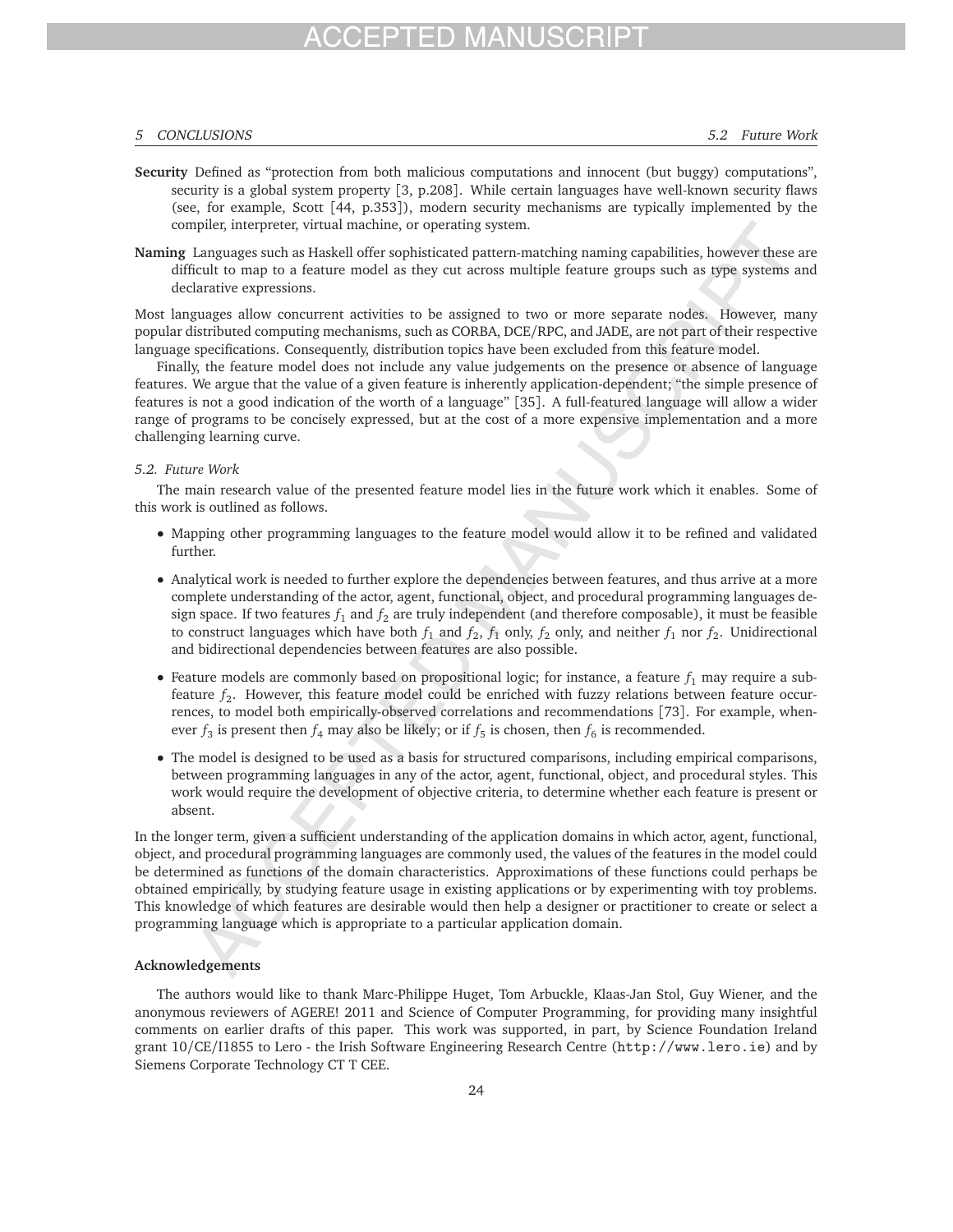# CEPTED MANUSCR

5 CONCLUSIONS 5.2 Future Work

- [1] Rosetta code, 2007.
- [2] R. Lämmel, C. Verhoef, Cracking the 500-language problem, pp. 78–88.
- [3] P. Van Roy, S. Haridi, Concepts, Techniques, and Models of Computer Programming, MIT Press, 2004.
- [4] J.-P. Rosen, What orientation should Ada objects take?, Communications of the ACM 35 (1992) 71–76.
- [5] T. Kuhn, The Structure of Scientific Revolutions, University of Chicago Press, 1996.
- [6] B. W. Kernighan, D. Ritchie, The C Programming Language, Second Edition, Prentice-Hall, 1988.
- [7] J. Armstrong, Erlang, Commun. ACM 53 (2010) 68–75.
- [8] J. Armstrong, A history of Erlang, in: B. G. Ryder, B. Hailpern (Eds.), HOPL, ACM, 2007, pp. 1–26.
- [9] C. Hewitt, P. Bishop, R. Steiger, A universal modular actor formalism for artificial intelligence, in: IJCAI, pp. 235–245.
- [10] G. A. Agha, ACTORS A Model of Concurrent Computation in Distributed Systems, MIT Press series in artificial intelligence, MIT Press, 1990.
- [11] R. Bordini, J. Hübner, M. Wooldridge, Programming multi-agent systems in AgentSpeak using Jason, Wiley-Interscience, 2007.
- [12] Y. Shoham, Agent-oriented programming, Artif. Intell. 60 (1993) 51–92.
- [13] A. S. Rao, AgentSpeak(L): BDI agents speak out in a logical computable language, in: W. V. de Velde, J. W. Perram (Eds.), MAAMAW, volume 1038 of *Lecture Notes in Computer Science*, Springer, 1996, pp. 42–55.
- [14] International Organization for Standardization, ISO/IEC 9899: Programming languages C, 1999.
- [15] International Organization for Standardization, ISO/IEC 9899: Programming languages C, 2011.
- [16] International Organization for Standardization, ISO/IEC 9899: Programming languages C, 1990.
- [17] Institute of Electrical and Electronics Engineers, IEEE 1003.1: Standard for information technology portable operating system interface (POSIX) base specifications, issue 7, 2008.
- [18] K. Czarnecki, U. Eisenecker, Generative Programming: Methods, Tools, and Applications, Addison-Wesley, 2000.
- [19] S. Apel, C. Kästner, An overview of feature-oriented software development, Journal of Object Technology (JOT) 8 (2009) 49–84.
- [20] K. Kang, S. Cohen, J. Hess, W. Novak, A. Peterson, Feature-oriented domain analysis (FODA) feasibility study, Technical Report, Software Engineering Institute, 1990.
- [21] S. She, R. Lotufo, T. Berger, A. Wasowski, K. Czarnecki, The variability model of the Linux kernel, in: Proceedings of the 4th International Workshop on Variability Modelling of Software-intensive Systems (VaMoS), pp. 45–51.
- P. Clements, L. Northrop, Software product lines, Addison-Wesley, 2002.
- [23] K. Pohl, G. Böckle, F. Van Der Linden, Software product line engineering, Springer, 2005.
- [24] C. Kim, C. Kästner, D. Batory, On the modularity of feature interactions, in: Proceedings of the 7th International Conference on Generative Programming and Component Engineering, ACM, pp. 23–34.
- [25] A. Schwarz, M. Mehta, N. A. Johnson, W. W. Chin, Understanding frameworks and reviews: a commentary to assist us in moving our field forward by analyzing our past, DATA BASE 38 (2007) 29–50.
- [26] J. Bosch, Design and use of software architectures: Adopting and evolving a product-line approach, Addison-Wesley Professional, 2000.
- [27] H. Jordan, G. Botterweck, M. Huget, R. Collier, A feature model of actor, agent, and object programming languages, in: Proceedings of the Compilation of the Co-located Workshops on DSM, TMC, AGERE!, AOOPES, NEAT, & VMIL, ACM, pp. 147–158.
- [28] B. Martin, C. Pedersen, J. Bedford-Roberts, An object-based taxonomy for distributed computing systems, Computer 24 (1991) 17–27. [29] K. Krauter, R. Buyya, M. Maheswaran, A taxonomy and survey of grid resource management systems for distributed computing, Software: Practice and Experience 32 (2002) 135–164.
- [30] R. Meier, V. Cahill, Taxonomy of distributed event-based programming systems, The Computer Journal 48 (2005) 602–626.
- [31] K. Czarnecki, S. Helsen, Feature-based survey of model transformation approaches, IBM Systems Journal 45 (2006) 621–646.
- [32] Department of defense requirements for high order computer programming languages: Steelman, 1978.
- 
- [33] D. Fisher, DoD's common programming language effort, Computer 11 (1978) 24–33.
- [34] D. Wheeler, Ada, C, C++, and Java vs. the Steelman, ACM SIGAda Ada Letters 17 (1997) 88–112.
- [35] M. Shaw, G. Almes, J. Newcomer, B. Reid, W. Wulf, A comparison of programming languages for software engineering, Software: Practice and Experience 11 (1981) 1–52.
- [36] B. Wichmann, A comparison of Pascal and Ada, The Computer Journal 25 (1982) 248–252.
- [37] A. Feuer, N. Gehani, A comparison of the programming languages C and Pascal, ACM Computing Surveys 14 (1982) 73–92.
- [38] W. Appelbe, K. Hansen, A survey of systems programming languages: Concepts and facilities, Software: Practice and Experience 15 (1985) 169–190.
- [39] B. Belkhouche, L. Lawrence, M. Thadani, A methodical comparison of Ada and Modula-2, Journal of Pascal, Ada & Modula-2 7 (1988) 13–24.
- [40] M. Appeltauer, R. Hirschfeld, M. Haupt, J. Lincke, M. Perscheid, A comparison of context-oriented programming languages, in: International Workshop on Context-Oriented Programming, ACM.
- [41] F. W. Calliss, A comparison of module constructs in programming languages, ACM SIGPLAN Notices 26 (1991) 38–46.
- [42] H. Abelson, G. Sussman, J. Sussman, Structure and Interpretation of Computer Programs, Mit Press, second edition, 1996.
- [43] R. A. Finkel, S. N. Kamin, Advanced Programming Language Design, Addison-Wesley-Longman, 1996.
- [44] M. Scott, Programming Language Pragmatics, Morgan Kaufmann, third edition, 2009.
- [45] F. Turbak, D. Gifford, M. Sheldon, Design concepts in programming languages, MIT Press, 2008.
- [46] C. Strachey, Fundamental concepts in programming languages, Higher-Order and Symbolic Computation 13 (2000) 11–49.
- [47] P. Van Roy, Programming paradigms for dummies: What every programmer should know, New Computational Paradigms for Computer Music (2009).
- [48] L. Tratt, Dynamically typed languages, Advances in Computers 77 (2009) 149–184.
- [49] D. Gabbay, A. Kurucz, F. Wolter, M. Zakharyaschev, Many-dimensional Modal Logics: Theory and Applications, Elsevier, 2003.
- [50] E. Shapiro, The family of concurrent logic programming languages, ACM Computing Surveys (CSUR) 21 (1989) 413–510.
- [51] L. Dennis, B. Farwer, R. Bordini, M. Fisher, M. Wooldridge, A common semantic basis for BDI languages, in: Proceedings of the Fifth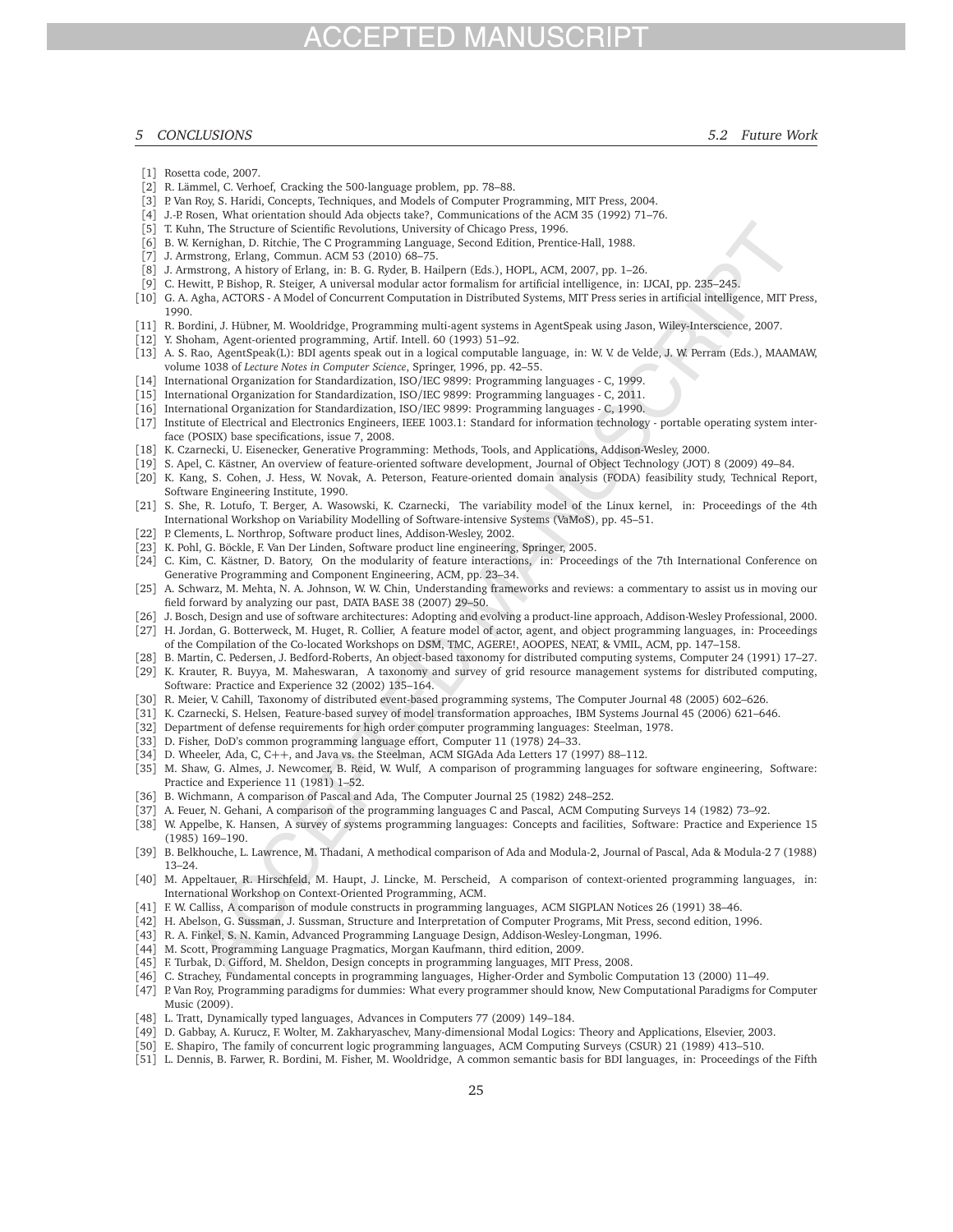# FD MA

### 5 CONCLUSIONS 5.2 Future Work

International Conference on Programming Multi-Agent Systems (ProMAS 2007), Springer-Verlag, pp. 124–139.

- [52] L. A. Dennis, M. Fisher, A. Hepple, Language constructs for multi-agent programming, in: F. Sadri, K. Satoh (Eds.), CLIMA VIII, volume 5056 of *Lecture Notes in Computer Science*, Springer, 2007, pp. 137–156.
- [53] M. Dastani, M. B. van Riemsdijk, J.-J. C. Meyer, Programming multi-agent systems in 3APL, in: R. H. Bordini, M. Dastani, J. Dix, A. E. Fallah-Seghrouchni (Eds.), Multi-Agent Programming, volume 15 of *Multiagent Systems, Artificial Societies, and Simulated Organizations*, Springer, 2005, pp. 39–67.
- [54] M. Fisher, MetateM: The story so far, in: R. H. Bordini, M. Dastani, J. Dix, A. E. Fallah-Seghrouchni (Eds.), PROMAS, volume 3862 of *Lecture Notes in Computer Science*, Springer, 2005, pp. 3–22.
- [55] P. Hudak, Conception, evolution, and application of functional programming languages, ACM Comput. Surv. 21 (1989) 359–411.
- [56] M. Hanus, Multi-paradigm declarative languages, in: V. Dahl, I. Niemelä (Eds.), ICLP, volume 4670 of *Lecture Notes in Computer Science*, Springer, 2007, pp. 45–75.
- [57] D. Armstrong, The quarks of object-oriented development, Communications of the ACM 49 (2006) 123–128.
- [58] N. Madden, B. Logan, Modularity and Compositionality in Jason, in: Proceedings of the Seventh International Workshop on Programming Multi-Agent Systems (ProMAS 2009).
- [59] S. L. Peyton-Jones, P. Wadler, Imperative functional programming, in: POPL, pp. 71–84.
- [60] T. Harris, S. Marlow, S. L. P. Jones, M. Herlihy, Composable memory transactions, Commun. ACM 51 (2008) 91–100.
- [61] R. K. Karmani, A. Shali, G. Agha, Actor frameworks for the JVM platform: a comparative analysis, in: B. Stephenson, C. W. Probst (Eds.), PPPJ, ACM, 2009, pp. 11–20.
- [62] S. Peyton-Jones, Beautiful concurrency, in: A. Oram, G. Wilson (Eds.), Beautiful Code, O'Reilly, 2007, pp. 385–406.
- [63] T. Sheard, S. Peyton Jones, Template metaprogramming for Haskell, in: M. M. T. Chakravarty (Ed.), ACM SIGPLAN Haskell Workshop 02, ACM Press, 2002, pp. 1–16.
- [64] W. Frakes, K. Kang, Software Reuse Research: Status and Future, IEEE Transactions on Software Engineering 31 (2005) 529–536.
- [65] C. Baldwin, K. Clark, Design Rules: The Power of Modularity, volume 1, The MIT Press, 2000.
- [66] G. Bracha, G. Lindstrom, Modularity meets inheritance, in: Proceedings of the 1992 International Conference on Computer Languages, IEEE, pp. 282–290.
- [67] M. Svahnberg, J. Van Gurp, J. Bosch, A taxonomy of variability realization techniques, Software: Practice and Experience 35 (2005) 705–754.
- [68] D. L. Parnas, On the criteria to be used in decomposing systems into modules, Commun. ACM 15 (1972) 1053–1058.
- [69] E. Visser, Meta-programming with concrete object syntax, in: D. S. Batory, C. Consel, W. Taha (Eds.), GPCE, volume 2487 of *Lecture Notes in Computer Science*, Springer, 2002, pp. 299–315.
- [70] D. Weyns, A. Omicini, J. Odell, Environment as a first class abstraction in multiagent systems, Autonomous Agents and Multi-agent Systems 14 (2007) 5–30.
- [71] J. Odell, H. Van Dyke Parunak, M. Fleischer, S. Brueckner, Modeling agents and their environment, in: Proceedings of the 3rd International Conference on Agent-oriented Software Engineering III, Springer-Verlag, pp. 16–31.
- [72] T. Connolly, C. Begg, Database Systems: a Practical Approach to Design, Implementation, and Management, Addison-Wesley Longman, 2005.
- [73] K. Czarnecki, S. She, A. Wasowski, Sample spaces and feature models: There and back again, in: SPLC, IEEE Computer Society, 2008, pp. 22–31.